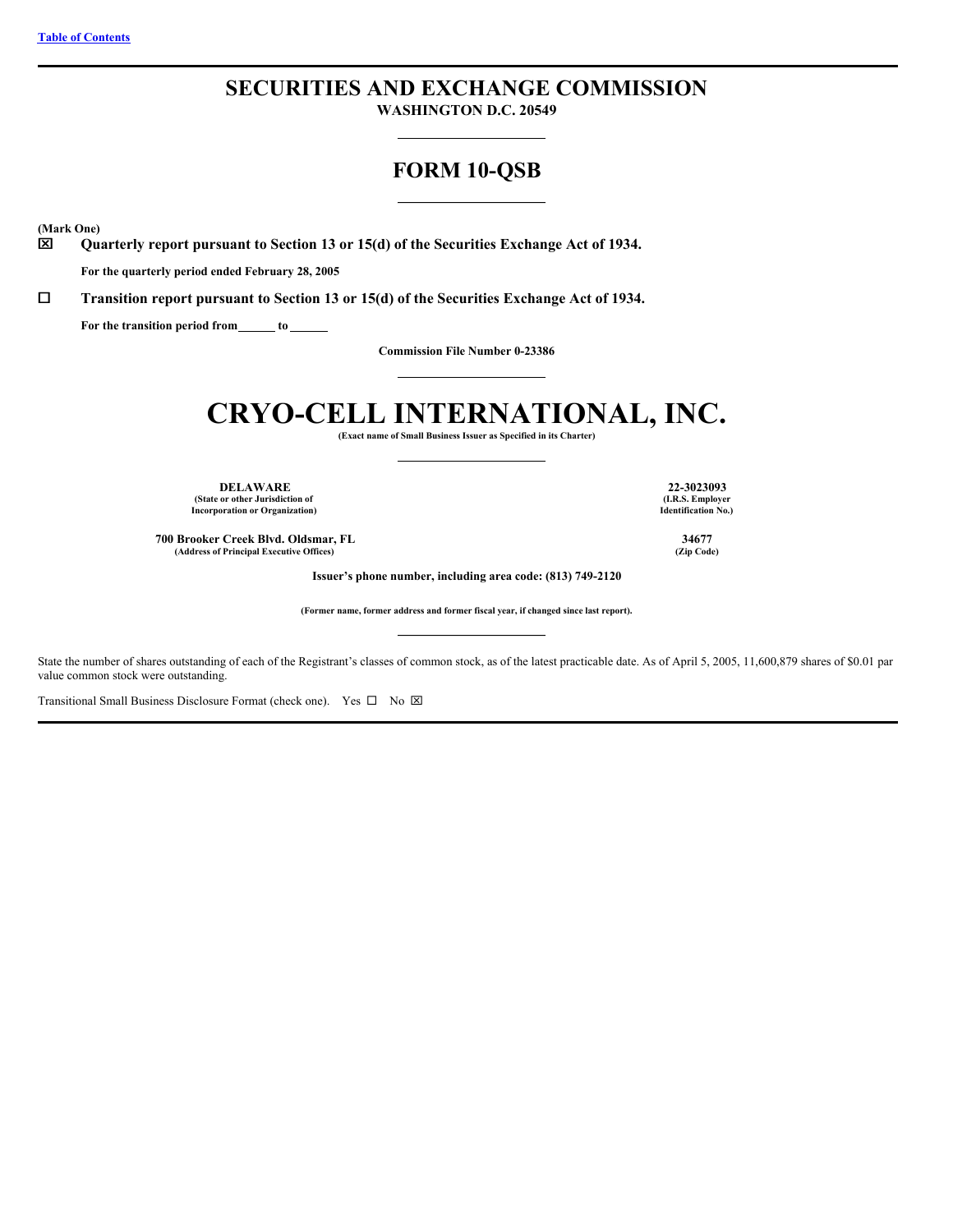### <span id="page-1-0"></span>**CRYO-CELL INTERNATIONAL, INC. AND SUBSIDIARIES**

## **TABLE OF CONTENTS**

## **PART I - FINANCIAL INFORMATION (UNAUDITED) Item 1. Financial [Statements](#page-2-0) [Consolidated](#page-2-1) Balance Sheets** 3 Consolidated Statements of Operations and [Comprehensive](#page-3-0) Income 4 [Consolidated](#page-4-0) Statements of Cash Flows 5 Notes to [Consolidated](#page-5-0) Financial Statements 6 **Item 2. [Management's](#page-11-0) Discussion and Analysis of Financial Conditions and Results of Operations** 12 **Item 3. Controls and [Procedures](#page-18-0)** 19 **PART II - OTHER [INFORMATION](#page-19-0) Item 1. Legal [Proceedings](#page-19-1)** 20 **Item 2. [Unregistered](#page-19-2) Sales of Equity Securities and Use of Proceeds** 20 **Item 3. Defaults Upon Senior [Securities](#page-19-3)** 20 **Item 4. [Submission](#page-19-4) of Matters to a Vote of Security Holders** 20 **Item 5. Other [Information](#page-19-5)** 20 **Item 6. [Exhibits](#page-20-0) and Reports On Form 8-K** 21 **[SIGNATURES](#page-21-0)** 22

**PAGE**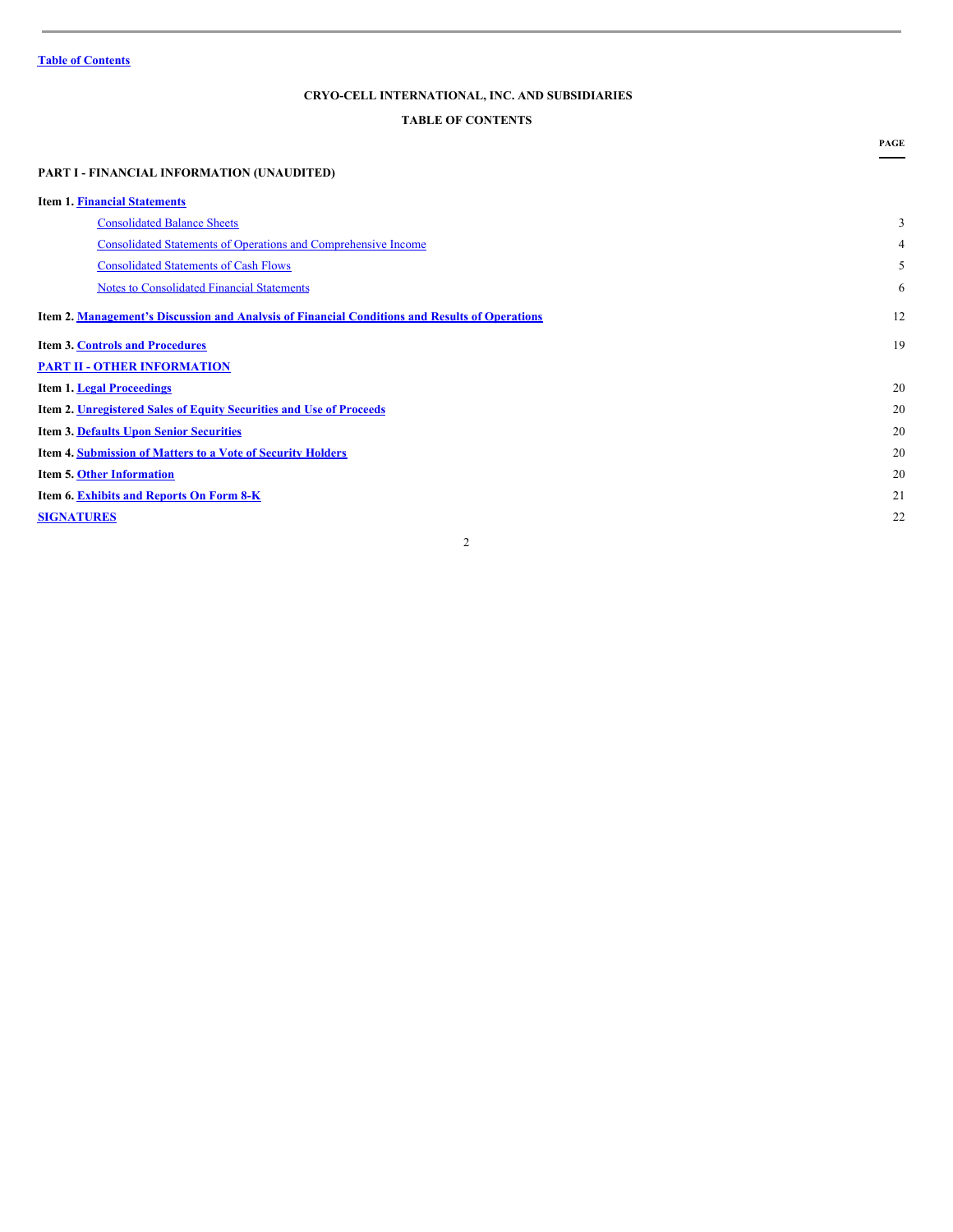<span id="page-2-0"></span>**Item 1. Financial Statements**

#### <span id="page-2-1"></span>**CRYO-CELL INTERNATIONAL, INC. AND SUBSIDIARIES**

CONSOLIDATED BALANCE SHEETS

| <b>ASSETS</b>                                                                                                                                               |                      |                      |
|-------------------------------------------------------------------------------------------------------------------------------------------------------------|----------------------|----------------------|
|                                                                                                                                                             | February 28,<br>2005 | November 30,<br>2004 |
|                                                                                                                                                             | (unaudited)          |                      |
| <b>Current Assets</b>                                                                                                                                       |                      |                      |
| Cash and cash equivalents                                                                                                                                   | \$5,114,170          | \$4,737,368          |
| Restricted cash                                                                                                                                             | 200,000              | 200,000              |
| Marketable securities and other investments                                                                                                                 | 1,110,045            | 782,419              |
| Accounts receivable and advances (net of allowance for doubtful accounts of \$437,856 and \$379,654, respectively)                                          | 1,061,018            | 1,044,430            |
| Receivable - Affiliates                                                                                                                                     |                      | 231,880              |
| Prepaid expenses and other current assets                                                                                                                   | 534,370              | 427,629              |
| Total current assets                                                                                                                                        | 8,019,603            | 7,423,726            |
| <b>Property and Equipment-net</b>                                                                                                                           | 2.909.907            | 2,822,616            |
| <b>Other Assets</b>                                                                                                                                         |                      |                      |
| Marketable securities and other investments                                                                                                                 | 95,000               | 484,490              |
| Notes receivable                                                                                                                                            | 100,000              | 100,000              |
| Investment in Saneron CCEL Therapeutics, Inc.                                                                                                               | 707,436              | 716,545              |
| Deposits and other assets                                                                                                                                   | 74,454               | 93,336               |
| Total other assets                                                                                                                                          | 976,890              | 1,394,371            |
|                                                                                                                                                             |                      |                      |
| Total assets                                                                                                                                                | \$11,906,400         | \$11,640,713         |
| <b>LIABILITIES AND STOCKHOLDERS' DEFICIT</b>                                                                                                                |                      |                      |
|                                                                                                                                                             | February 28,         | November 30,         |
|                                                                                                                                                             | 2005                 | 2004                 |
| <b>Current Liabilities</b>                                                                                                                                  |                      |                      |
| Accounts payable                                                                                                                                            | \$<br>575,266        | 482,703<br>\$        |
| Accrued expenses                                                                                                                                            | 853,795              | 1,337,024            |
| Deferred revenue                                                                                                                                            | 2,805,368            | 2,771,490            |
|                                                                                                                                                             |                      |                      |
| Total current liabilities                                                                                                                                   | 4,234,429            | 4,591,217            |
| <b>Other Liabilities</b>                                                                                                                                    |                      |                      |
| Deferred revenue                                                                                                                                            | 3,215,808            | 2,884,782            |
| Long-Term Liability-Revenue sharing agreements                                                                                                              | 3,750,000            | 3,750,000            |
| Deferred consulting obligation                                                                                                                              | 1,250,466            | 1,250,466            |
| Total other liabilities                                                                                                                                     | 8,216,274            | 7,885,248            |
|                                                                                                                                                             |                      |                      |
| <b>Minority Interest</b>                                                                                                                                    |                      |                      |
| <b>Stockholders' Deficit</b>                                                                                                                                |                      |                      |
| Preferred stock (\$.01 par value, 500,000 authorized and none issued)                                                                                       |                      |                      |
| Common stock (\$.01 par value, 20,000,000 authorized; 11,558,379 as of February 28, 2005, and 11,397,379 as of November 30,<br>2004 issued and outstanding) | 115,584              | 113,974              |
| Additional paid-in capital                                                                                                                                  | 23,601,913           | 23,428,840           |
| Treasury stock                                                                                                                                              | (839, 301)           | (839, 301)           |
| Accumulated other comprehensive loss                                                                                                                        | (192, 114)           | (130, 250)           |
| Accumulated deficit                                                                                                                                         | (23, 230, 385)       | (23,409,015)         |
| Total stockholders' deficit                                                                                                                                 | (544, 303)           | (835,752)            |
| Total liabilities and stockholders' deficit                                                                                                                 | \$11,906,400         | \$11,640,713         |

The accompanying notes are an integral part of these consolidated financial statements.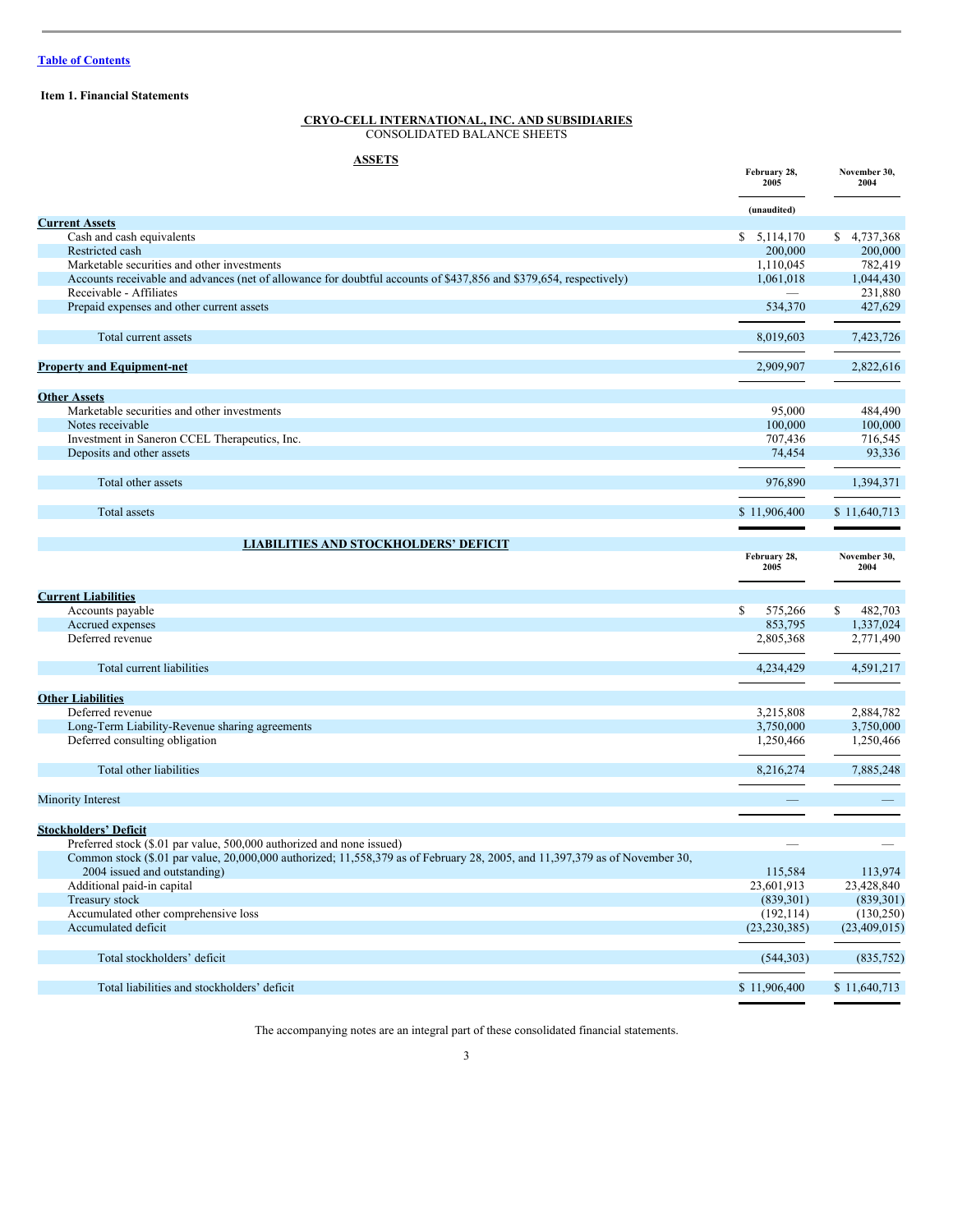#### <span id="page-3-0"></span>**CRYO-CELL INTERNATIONAL, INC. AND SUBSIDIARIES**

CONSOLIDATED STATEMENTS OF OPERATIONS AND COMPREHENSIVE INCOME

(Unaudited)

|                                                                |                          | <b>Three Months Ended</b> |  |
|----------------------------------------------------------------|--------------------------|---------------------------|--|
|                                                                | February 28,<br>2005     | February 29,<br>2004      |  |
| Revenue                                                        | \$3,268,359              | \$2,577,810               |  |
| <b>Costs and Expenses:</b>                                     |                          |                           |  |
| Cost of sales                                                  | 850,131                  | 625,152                   |  |
| Marketing, general & administrative expenses                   | 2,030,703                | 1,541,837                 |  |
| Research, development and related engineering                  | 13,864                   | 37,630                    |  |
| Depreciation and amortization                                  | 106,664                  | 100,750                   |  |
| Total cost and expenses                                        | 3,001,362                | 2,305,369                 |  |
| <b>Operating Income</b>                                        | 266,997                  | 272,441                   |  |
| <b>Other (Expense) Income:</b>                                 |                          |                           |  |
| Interest income                                                | 20,916                   | 6,955                     |  |
| Interest expense                                               | (187, 827)               | (176, 112)                |  |
| Licensee income                                                | 104,756                  | 77,235                    |  |
| Settlement on insurance claim                                  | $\overline{\phantom{0}}$ | 135,338                   |  |
| Loss on sale of fixed asset                                    | (5,179)                  | (2,625)                   |  |
| Gain on sale of marketable securities                          |                          | 2,958                     |  |
| Total other (expense) income                                   | (67, 334)                | 43,749                    |  |
| Income before income taxes and equity in losses of affiliates  | 199,663                  | 316,190                   |  |
| Equity in losses of affiliates                                 | (21, 033)                | (6,613)                   |  |
|                                                                | (21,033)                 | (6,613)                   |  |
| Income from continuing operations                              | 178,630                  | 309,577                   |  |
| Loss on discontinued operations                                |                          | (95, 288)                 |  |
| <b>Net Income</b>                                              | \$<br>178,630            | 214,289<br>$\mathbb{S}$   |  |
| Net income from continuing operations per common share-basic   | \$<br>0.02               | \$<br>0.03                |  |
| Net loss from discontinued operations per common share-basic   | S<br>0.00                | \$<br>(0.01)              |  |
|                                                                |                          |                           |  |
| Net income per common share - basic                            | $\mathbf S$<br>0.02      | $\mathbb{S}$<br>0.02      |  |
| Weighted average common shares outstanding - basic             | 11,488,232               | 11,354,225                |  |
| Net income from continuing operations per common share-diluted | \$<br>0.01               | \$<br>0.03                |  |
| Net loss from discontinued operations per common share-diluted | \$<br>0.00               | \$<br>(0.01)              |  |
| Net income per common share - diluted                          | $0.01\,$<br>\$           | \$<br>0.02                |  |
| Weighted average common shares outstanding - diluted           | 12,268,654               | 11,638,719                |  |
| Comprehensive income:                                          |                          |                           |  |
| Net income:                                                    | 178,630<br>\$            | 214,289<br>\$             |  |
| Net change in unrealized loss on marketable securities         | (61, 864)                | (24, 847)                 |  |
| Comprehensive income                                           | \$<br>116,766            | 189,442<br>\$             |  |

The accompanying notes are an integral part of these consolidated financial statements .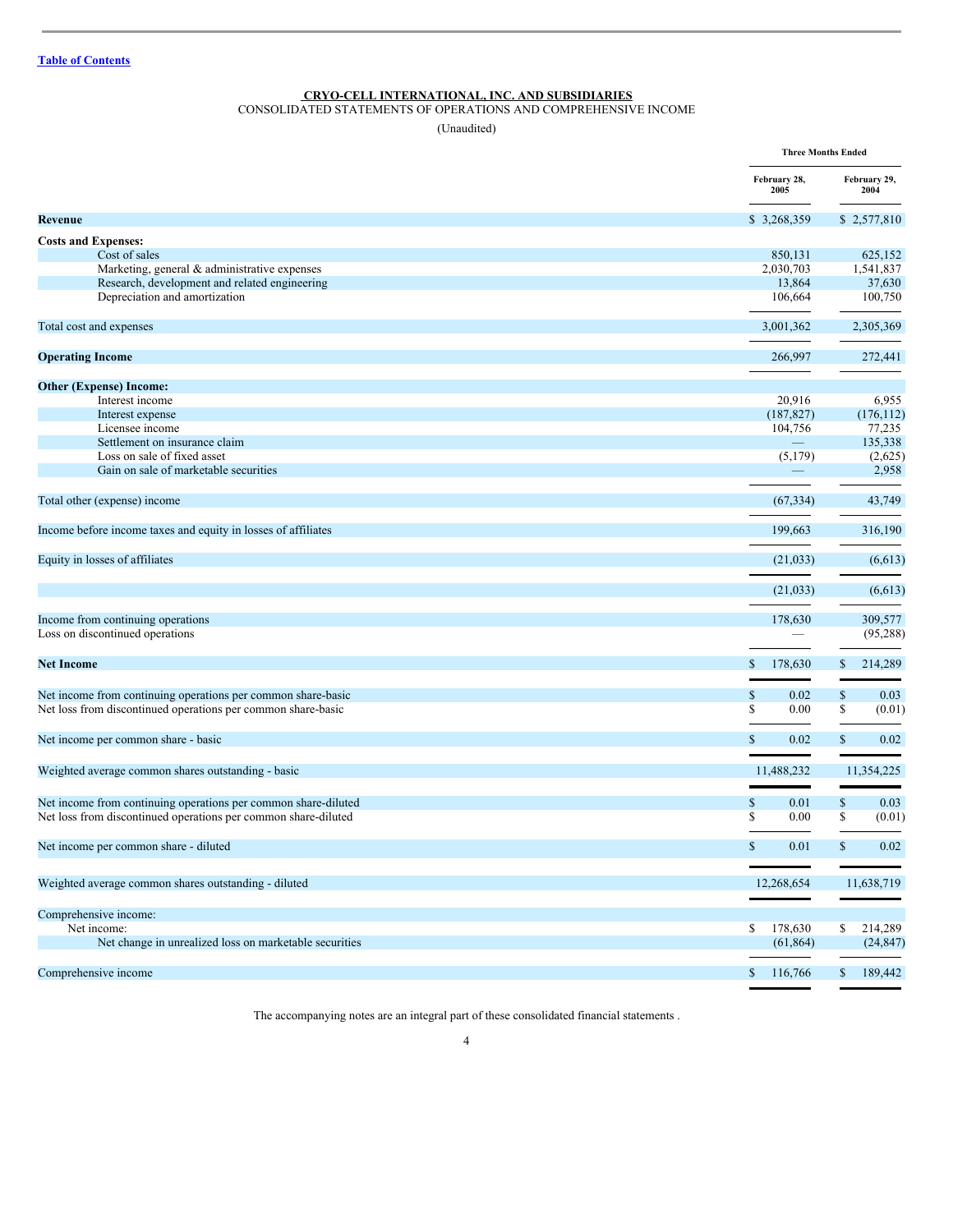#### <span id="page-4-0"></span>**CRYO-CELL INTERNATIONAL, INC. AND SUBSIDIARIES**

CONSOLIDATED STATEMENTS OF CASH FLOWS (unaudited)

|                                                                                                |                          | <b>Three Months Ended</b> |  |
|------------------------------------------------------------------------------------------------|--------------------------|---------------------------|--|
|                                                                                                | February 28.<br>2005     | February 29.<br>2004      |  |
| <b>Cash Flows from Operating Activities:</b>                                                   |                          |                           |  |
| Net Income                                                                                     | \$178,630                | \$ 214,289                |  |
| Adjustments to reconcile net income to cash provided by operating activities:                  |                          |                           |  |
| Depreciation and amortization                                                                  | 142,088                  | 124,081                   |  |
| Gain on sale of marketable securities held to maturity                                         |                          | (2,958)                   |  |
| Loss on sale of property and equipment                                                         | 5.179                    | 2,625                     |  |
| Compensatory element of stock options                                                          | 8,914                    | 3,261                     |  |
| Provision for doubtful accounts                                                                | 58,202                   |                           |  |
| Equity in losses of affiliates                                                                 | 21,033                   | 6,613                     |  |
| Changes in assets and liabilities:                                                             |                          |                           |  |
| Restricted cash held in escrow                                                                 | $\equiv$                 | (957, 722)                |  |
| Accounts receivable and advances                                                               | (74, 790)                | (196, 809)                |  |
| Receivable - Affiliates                                                                        | 231,880                  | 60,000                    |  |
| Prepaid expenses and other current assets                                                      | (106,741)                | 97.100                    |  |
| Deposits and other assets                                                                      | 7,231                    | 6,144                     |  |
| Accounts payable                                                                               | 92,563                   | 205,553                   |  |
| Accrued expenses                                                                               | (483, 229)               | 146,932                   |  |
| Deferred revenue                                                                               | 364,904                  | 372,109                   |  |
| Net cash provided by operating activities                                                      | 445,864                  | 81,218                    |  |
|                                                                                                |                          |                           |  |
| Cash flows from investing activities:                                                          |                          |                           |  |
| Purchases of property and equipment                                                            | (240, 858)               | (230,515)                 |  |
| Sale of property and equipment                                                                 | 17,951                   | 2,600                     |  |
| Proceeds from sale of marketable securities                                                    |                          | 200,000                   |  |
| Net cash used in investing activities                                                          | (222, 907)               | (27, 915)                 |  |
| Cash flows from financing activities:                                                          |                          |                           |  |
| Receivable - revenue sharing agreements                                                        | $\overline{\phantom{0}}$ | 61,750                    |  |
| Proceeds from the exercise of stock options                                                    | 153.845                  | 1.620                     |  |
| Proceeds from loan payable to related party                                                    |                          | 50,000                    |  |
| Repayments of deferred consulting obligation                                                   |                          | (32, 429)                 |  |
|                                                                                                |                          |                           |  |
| Net cash provided by financing activities                                                      | 153,845                  | 80.941                    |  |
| Increase in cash and cash equivalents                                                          | 376,802                  | 134,244                   |  |
| Cash and cash equivalents - beginning of period                                                | 4,737,368                | 2,452,006                 |  |
|                                                                                                |                          |                           |  |
| Cash and cash equivalents - end of period                                                      | \$5,114,170              | \$2,586,250               |  |
| Supplemental disclosure of cash flow information:                                              |                          |                           |  |
| Interest                                                                                       | \$180,184                | \$176,112                 |  |
| Income taxes                                                                                   | \$.<br>$\equiv$          | \$                        |  |
|                                                                                                |                          |                           |  |
| Supplemental schedules of non-cash investing and financing activities:                         |                          |                           |  |
| Change in unrealized net loss as a component of marketable securities and shareholders' equity | \$<br>(61, 864)          | \$<br>(24, 847)           |  |

The accompanying notes are an integral part of these consolidated financial statements.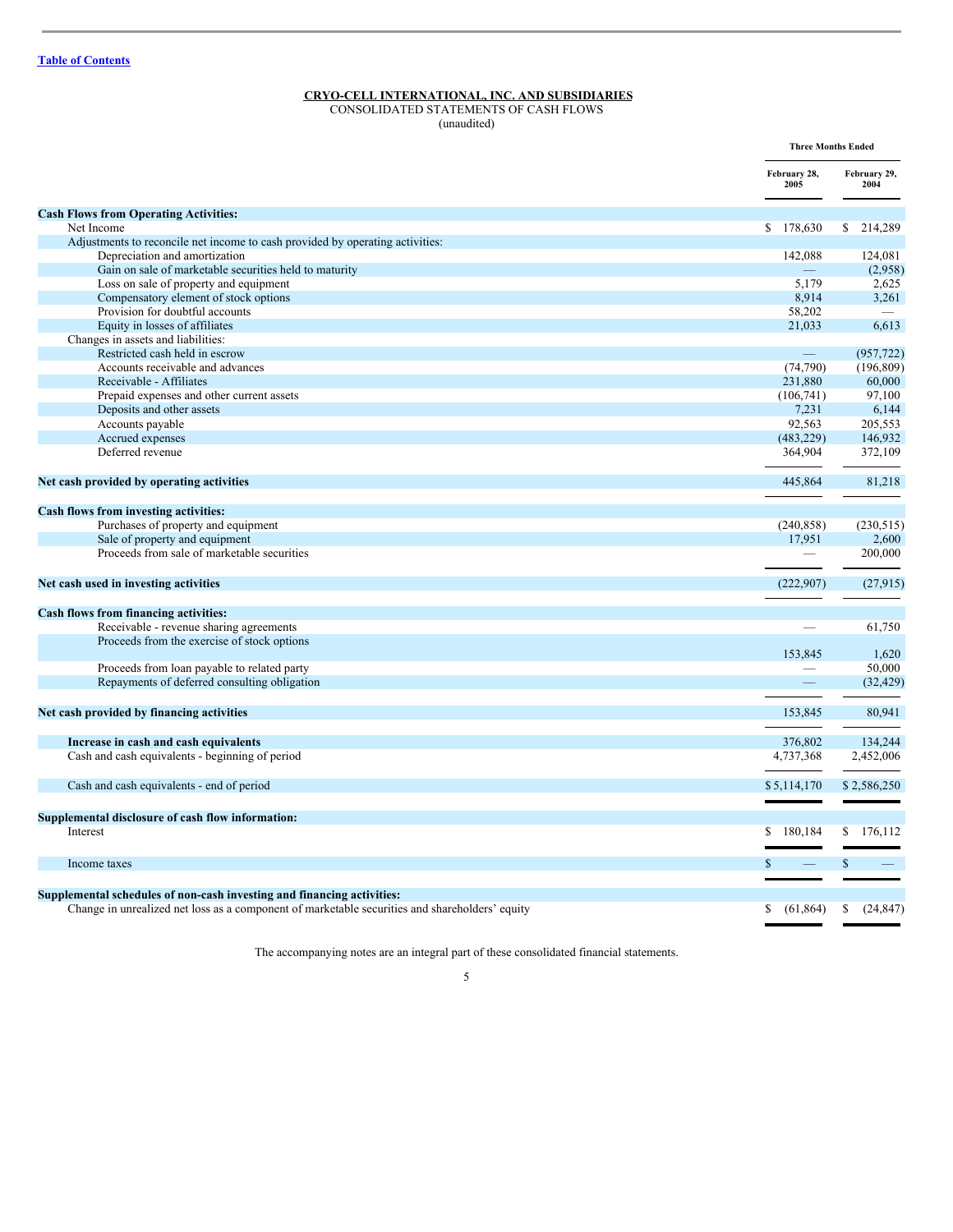#### <span id="page-5-0"></span>**CRYO-CELL INTERNATIONAL, INC. AND SUBSIDIARIES NOTES TO CONSOLIDATED FINANCIAL STATEMENTS February 28, 2005 (Unaudited)**

#### **Note 1 - Basis of Presentation**

The unaudited consolidated financial statements including the Consolidated Balance Sheets as of February 28, 2005 and November 30, 2004, and the related Consolidated Statements of Operations and Comprehensive Income and Cash Flows for the three months ended February 28, 2005 and February 29, 2004 have been prepared by CRYO-CELL International, Inc. and its subsidiaries ("the Company" or "CRYO-CELL"). In the opinion of Management, all adjustments (which include only normal recurring adjustments) necessary to present fairly the financial position, results of operations, and changes in cash flows for all periods presented have been made.

The unaudited consolidated financial statements herein have been prepared pursuant to the rules and regulations of the Securities and Exchange Commission for interim financial reporting. Certain financial information and note disclosures which are normally included in annual financial statements prepared in accordance with accounting principles generally accepted in the United States of America have been condensed or omitted pursuant to those rules and regulations. It is suggested that these consolidated financial statements be read in conjunction with the financial statements and notes thereto included in the Company's November 30, 2004 Annual Report on Form 10-KSB.

#### **Revenue Recognition**

Enrollment fee revenue and the related direct incremental costs associated with these fees are deferred and recognized once the processing of the specimens is completed.

The Company records revenue from processing and storage of specimens. The Company recognizes revenue from processing fees upon completion of processing and cellular storage fees ratably over the contractual storage period. The Company also records revenue from shipping and handling when earned. Shipping and handling costs are expensed and included in cost of sales.

#### **Income Taxes**

Under the asset and liability method of SFAS No. 109 "Accounting for Income Taxes", deferred tax assets and liabilities are recognized for the estimated future tax consequences attributable to differences between financial statement carrying amounts of existing assets and liabilities and their respective tax bases. Deferred tax assets and liabilities are measured using enacted tax rates expected to be recovered or settled. A valuation allowance covering the net deferred tax assets of the Company as of February 28, 2005 and November 30, 2004, has been provided as the Company does not believe it is "more likely than not" that the future income tax benefits will be realized.

#### **Recently Issued Accounting Pronouncements**

In January 2003, the Financial Accounting Standards Board (FASB) issued FASB Interpretation No. 46 (revised December 2003), Consolidation of Variable Interest Entities, ("FIN 46R"). FIN 46R addresses consolidation by business enterprises of entities to which the usual condition of consolidation described in Accounting Research Bulletin (ARB) No. 51, Consolidated Financial Statements, does not apply. The general requirement to consolidate under ARB No. 51 is based on the presumption that an enterprise's financial statements should include all of the entities in which it has a controlling financial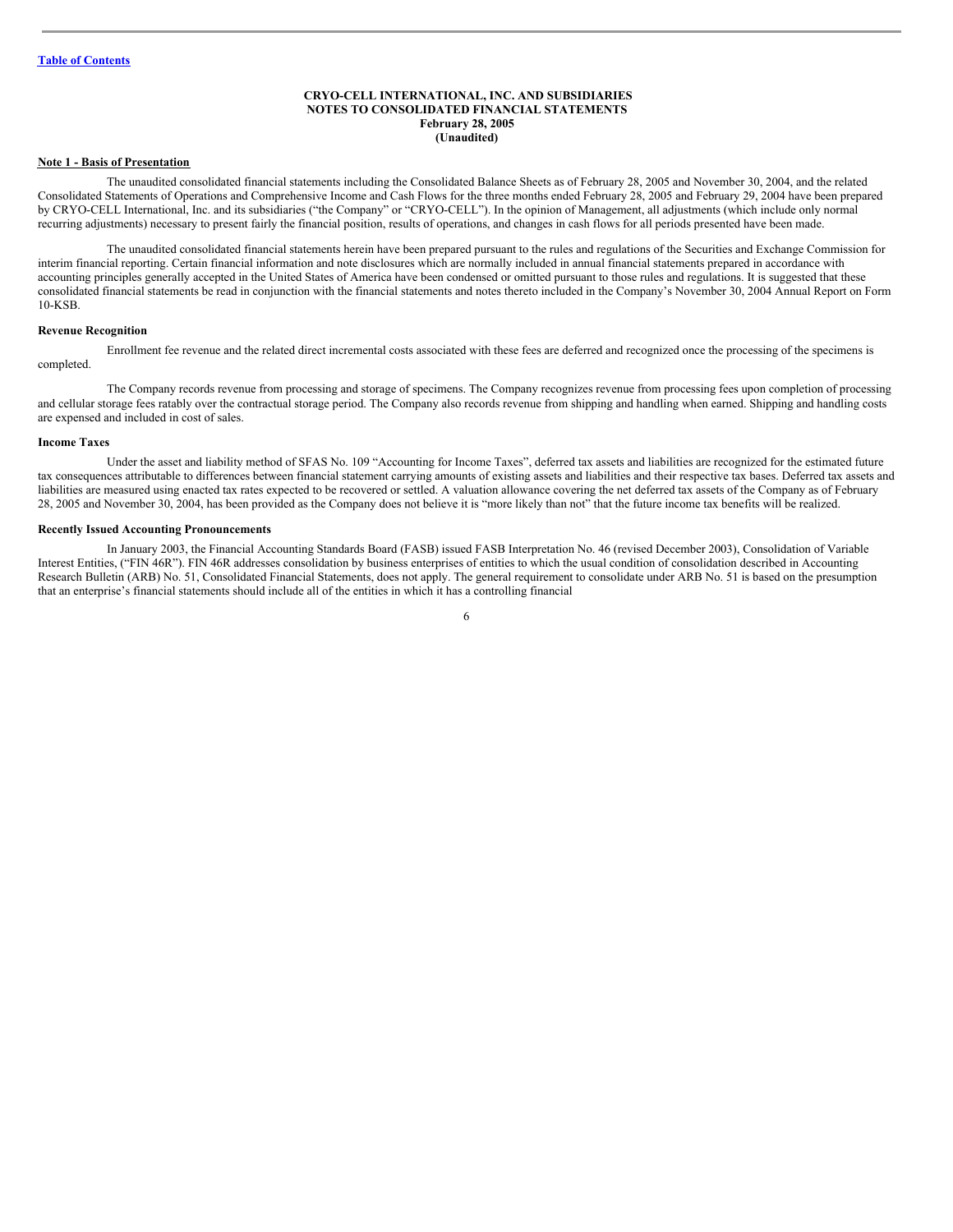interest. FIN 46R interprets this rule to require consolidation of a variable interest entity in which the enterprise does not have a majority voting interest, but nevertheless, is subject to a majority of the risk of loss, is entitled to a majority of the entity's residual returns, or both. For small business issuers, application of FIN 46R is required in financial statements for periods ending after December 15, 2004. As of February 28, 2005, management evaluated FIN46R and determined that it does not have an impact on the Company.

On December 16, 2004, the FASB issued FASB Statement No. 123 (revised 2004), Share-Based Payment, which is a revision of FASB Statement No. 123, *Accounting for Stock-Based Compensation* ('SFAS 123(R)). SFAS 123(R) supersedes APB No. 25 and amends FASB Statement No. 95,*Statement of Cash Flows*. However, SFAS 123(R) *requires* all share-based payments to employees, including grants of employee stock options, to be recognized in the income statement based on their fair values. Pro forma disclosure is no longer an alternative.

SFAS 123(R) must be adopted by small business issuers in the first interim or annual period beginning after December 15, 2005. Early adoption will be permitted in periods in which financial statements have not yet been issued. The Company expects to adopt SFAS 123(R) on March 1, 2006.

SFAS 123(R) permits public companies to adopt its requirements using one of two methods:

- 1. A "modified prospective" method in which compensation cost is recognized beginning with the effective date (a) based on the requirements of SFAS 123(R) for all share-based payments granted after the effective date and (b) based on the requirements of SFAS 123 for all awards granted to employees prior to the effective date of SFAS 123(R) that remain unvested on the effective date.
- 2. A "modified retrospective" method which includes the requirements of the modified prospective method described above, but also permits entities to restate based on the amounts previously recognized under SFAS 123 for purposes of pro forma disclosures either (a) all prior periods presented or (b) prior interim periods of the year of adoption.

The Company plans to adopt SFAS 123 using the modified prospective method.

As permitted by SFAS 123, the Company currently accounts for share-based payments to employees using Opinion 25's intrinsic value method and, as such, generally recognizes no compensation cost for employee stock options. Accordingly, the adoption of SFAS 123(R)'s fair value method will have a significant impact on our result of operations, although it will have no impact on our overall financial position. The impact of adoption of SFAS 123(R) cannot be predicted at this time because it will depend on levels of share-based payments granted in the future. However, had we adopted SFAS 123(R) in prior periods, the impact of that standard would have approximated the impact of SFAS 123 as described in the disclosure of pro forma net income and earnings per share in Note 1 to our consolidated financial statements. SFAS 123(R) also requires the benefits of tax deductions in excess of recognized compensation cost to be reported as a financing cash flow, rather than as an operating cash flow as required under current literature. This requirement will reduce net operating cash flows and increase net financing cash flows in periods after adoption. While the company cannot estimate what those amounts will be in the future (because they depend on, among other things, when employees exercise stock options), the amount of operating cash flows recognized in prior periods for such excess tax deductions were \$0 and \$0 for the periods ended February 28, 2005 and February 29, 2004, respectively.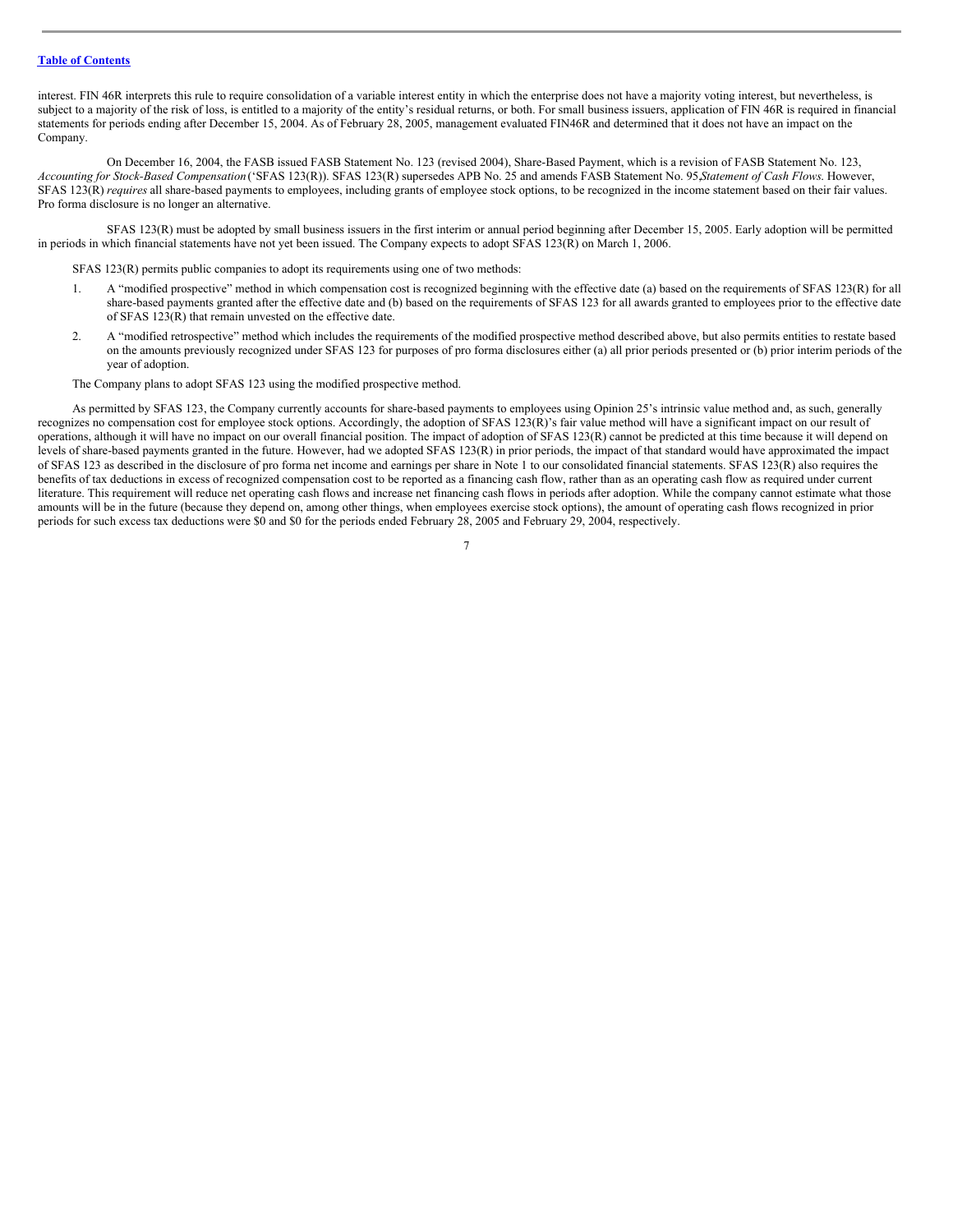#### **Note 2 – Earnings per Common Share**

Earnings per common share data is based on net income and not comprehensive income. The following table sets forth the calculation of basic and diluted earnings per share:

|                                                        |    | For the three months ended<br><b>February 28, 2005</b> | For the three months ended<br><b>February 29, 2004</b> |
|--------------------------------------------------------|----|--------------------------------------------------------|--------------------------------------------------------|
| Numerator:                                             |    |                                                        |                                                        |
| Net Income                                             | \$ | 178,630                                                | \$<br>214,289                                          |
| Denominator:                                           |    |                                                        |                                                        |
| Weighted-average shares outstanding-basic              |    | 11,488,232                                             | 11,354,225                                             |
| Dilutive common shares issuable upon exercise of stock |    |                                                        |                                                        |
| options                                                |    | 780,422                                                | 284,494                                                |
|                                                        |    |                                                        |                                                        |
| Weighted-average shares-diluted                        |    | 12,268,654                                             | 11,638,719                                             |
|                                                        |    |                                                        |                                                        |
| Earnings per share:                                    |    |                                                        |                                                        |
| Basic                                                  | S  | .02                                                    | \$<br>.02                                              |
|                                                        |    |                                                        |                                                        |
| Diluted                                                | S  | .01                                                    | \$<br>.02                                              |
|                                                        |    |                                                        |                                                        |

For the three months ended February 28, 2005 and February 29, 2004, options to purchase 347,306 and 376,900 shares of common stock, respectively, were outstanding during the period but were not included in the computation of diluted earnings per share because the options' exercise prices were greater than the average market price of the common shares, and therefore, the effect would be anti-dilutive.

#### **Note 3 – Legal Proceedings**

The Company is involved in the following legal proceedings:

On February 22, 2002 the Company was named as a defendant in a complaint filed by Pharmastem Therapeutics, Inc. in the United States District Court of Delaware (Wilmington) (the "Court"), Case No. 02-148-GMS, alleging patent infringement of U.S Patents Nos. 5,004,681 ('681 patent') which relates to the collection, processing, and storage of stem cells derived from umbilical cord blood and 5,192,553 ('553 patent') which relates to the therapeutic uses of stem cells derived from umbilical cord blood. Pharmastem, a Delaware corporation, named eight companies (three of which are now out of business) involved in cord blood banking. The suit sought an injunction against the companies, an unspecified amount of damages or royalties, treble damages and attorney's fees. The trial was held in October 2003 and pursuant to a jury verdict entered on October 30, 2003, a judgment was entered against the Company in the amount of \$957,722 for damages relating to royalties resulting from revenues generated from specimens processed and stored from April 11, 2000 through August 31, 2003. The Company recognized a liability for the year ended November 30, 2003 in the amount of the judgment and an additional expense in the amount of \$145,000 for estimated damages relating to royalties resulting from revenues generated from specimens processed and stored. The Company accrued an additional expense in the amount of \$153,000 for the three months ended February 29, 2004 for revenues generated for specimens processed and stored during the first quarter of fiscal 2004.

During fiscal 2004 the Company accrued an additional \$523,000 (which includes the \$153,000 accrued during the three months ended February 29, 2004) for estimated damages relating to royalties resulting from revenues generated from specimens processed and stored during the first, second and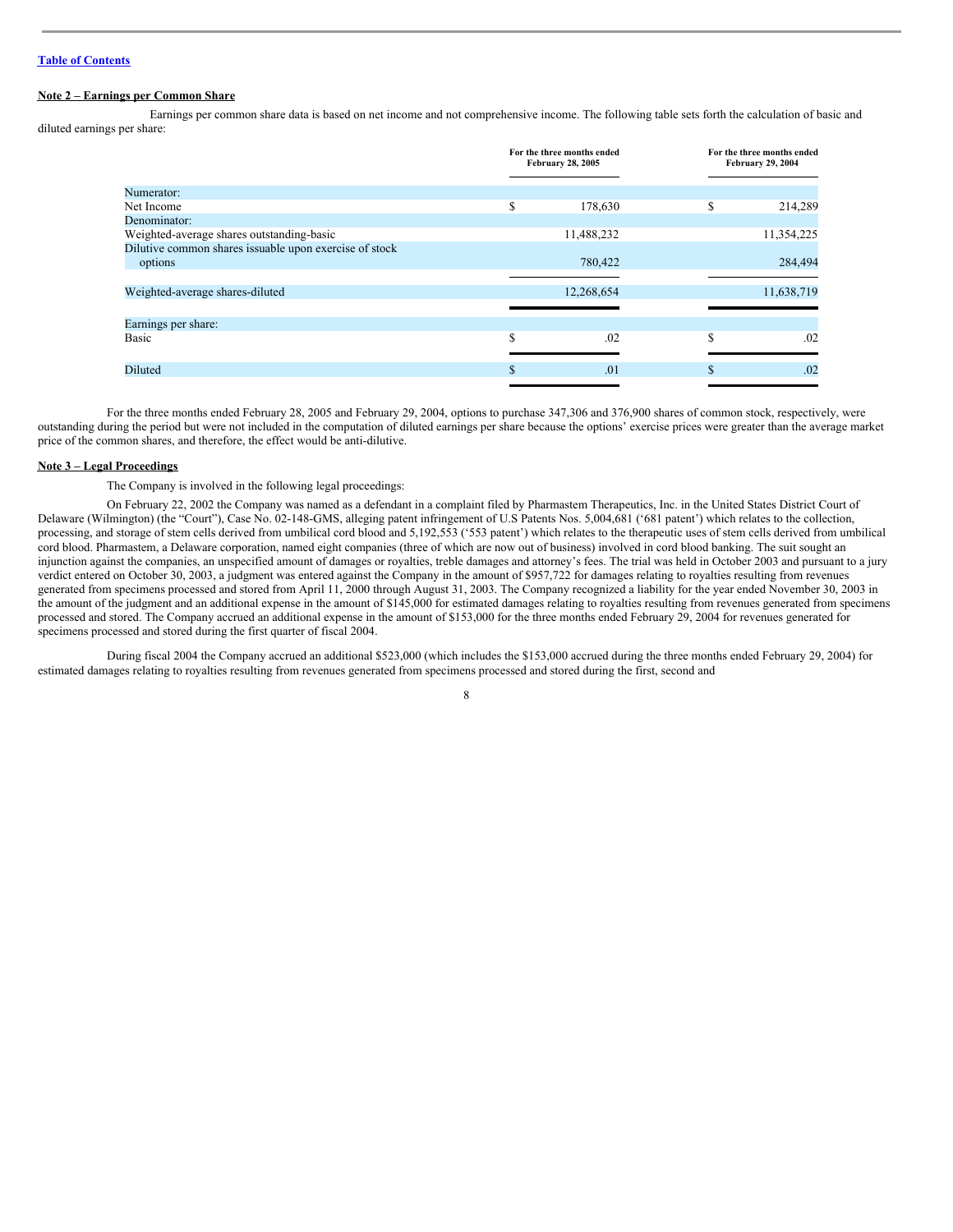third quarters of fiscal 2004 recognizing that it was probable that the damages would continue to accrue at a rate of 6.125% should the judgment remain in effect related to the '681 patent. In December 2003, the Company transferred \$957,722 into an escrow account. The defendants, including the Company, filed motions for post-trial relief, and execution of the judgment was stayed pending disposition of those motions. The plaintiff also filed motions seeking an award of approximately \$2,800,000 for enhanced damages, counsel fees and interest, as well as for a permanent injunction against future infringement. The Company did not accrue the \$2,800,000, as the Company felt the likelihood of such an award was remote.

On September 15, 2004, the Court ruled on the post trial motions. The Court vacated its judgment, overturning the jury's verdict for patent infringement and damages previously entered against the Company, and denied Pharmastem's request for an injunction and enhanced damages against the defendants. Reversing the jury's verdict, the Court entered a new judgment in favor of the Company and the other defendant blood banks with regard to PharmaStem's '553 patent, holding that the cord blood banks are not, and cannot be, liable for contributory infringement of the patent because they do not sell, or offer for sale, umbilical cord blood. Rather, the private blood banks provide a service of processing and preservation of cord blood for families. With regard to PharmaStem's original patent the '681 patent, the Court granted CRYO-CELL and its co-defendants a new trial on the issues of infringement and damages, finding that the jury's earlier verdict of infringement was "against the great weight of the evidence".

As a result of the September 15, 2004 ruling the Company reversed all prior accruals related to the '681 patent totaling \$1,102,968, during the third quarter of fiscal 2004. The Company is no longer obligated to hold the \$957,722 in an escrow account and the funds were returned to the Company in October 2004.

On October 4, 2004, PharmaStem filed in the Delaware action a motion for preliminary injunction against the Company (and its co-defendants) regarding the '681 patent. PharmaStem sought an injunction limiting the ability of the Company to refer to the use of umbilical cord blood in the treatment of adults in the marketing of the Company's services, to advise customers for its services that cord blood stored hereafter is for pediatric use only, and to enjoin the Company from storing cord blood units that have sufficient stem cells to effect the hematopoietic reconstitution of an adult. The Company and other defendants filed a motion asking the court to reconsider the denial of the judgment as a matter of law on the '681 patent. On December 14, 2004, the Court ruled in favor of the Company and other defendants. The effect of this order is that final judgment has now been entered in favor of CRYO-CELL and the other defendants on PharmaStem's charges of infringement of both patents that were asserted in that case, marking a final disposition of the case in CRYO-CELL's favor, and denying PharmaStem's motion for preliminary injunction. PharmaStem has filed an appeal of the decision to the United States Court of Appeals for the Federal Circuit. CRYO-CELL and the other defendants have filed a cross-appeal on the issues of the validity and enforceability of the '681 and '553 patents.

Moreover, in a separate action, the U.S. Patent and Trademark Office has recently decided to reexamine the validity of both of the PharmaStem patents that were the subject of the litigation in Delaware, the '553 patent and the '681 patent. In January 2005, a Patent Office examiner entered an office action rejecting all claims of the '553 patent. This action is not final, and Pharmastem has the opportunity to present further argument to the examiner.

On July 28, 2004 the Company was named as a defendant in a complaint filed by PharmaStem Therapeutics, Inc. in the United States District Court for the Middle District of Florida, Tampa Division, Case No. 8:04-cv-1740-T-30TGW alleging infringement of U.S. Patents Nos. 6,461,645 and 6,569,427. These patents are closely related to the '681 and '553 patents that were the subject of PharmaStem's Delaware litigation. PharmaStem also named as a defendant Dr. Bruce Zafran, a member of the

 $\overline{Q}$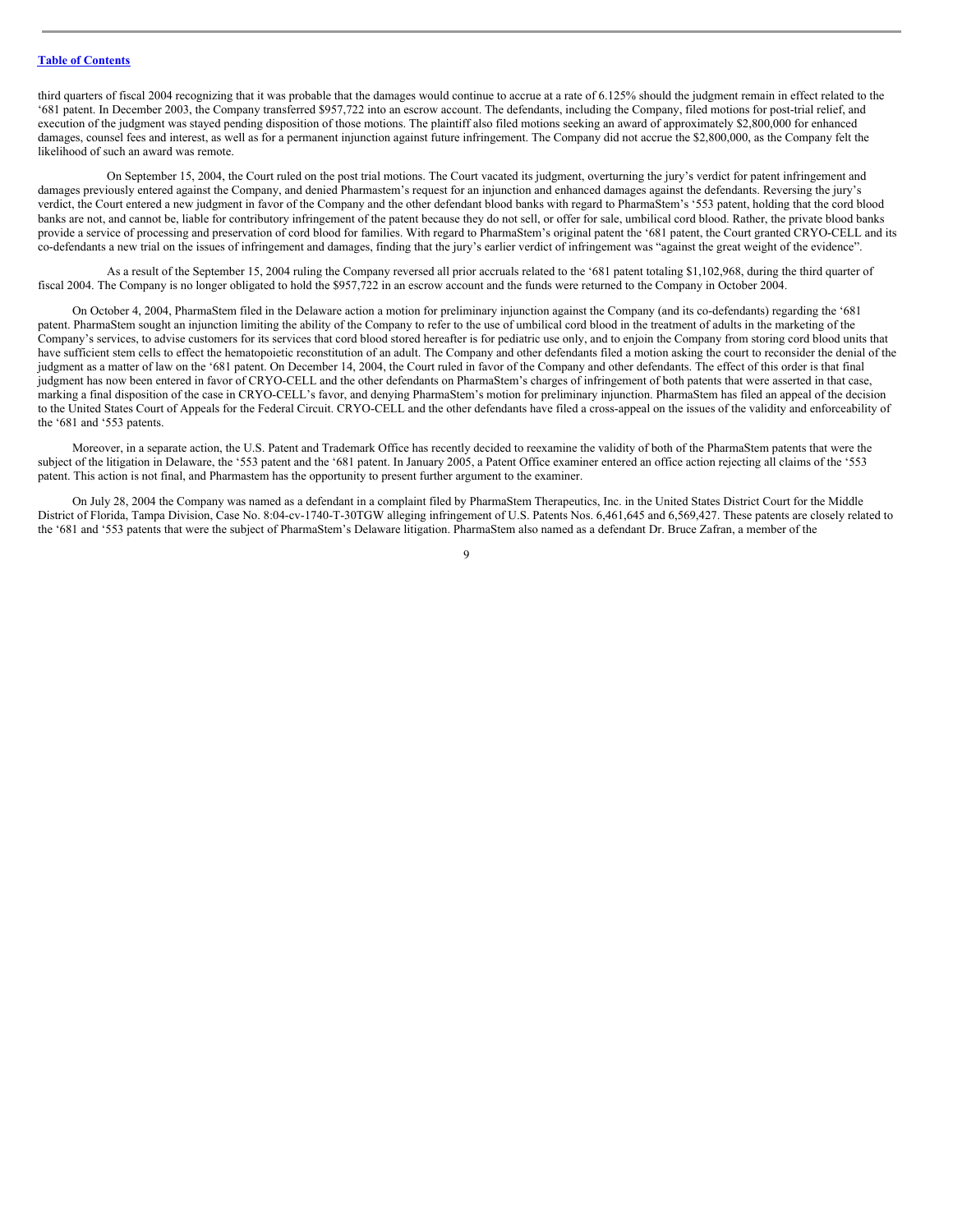Company's scientific and medical advisory board. The suit seeks an injunction, an unspecified amount of damages or royalties, treble damages and attorney's fees. The Company has filed an answer and counterclaims against PharmaStem and its Chief Executive Officer, Nicholas Didier. PharmaStem and Didier have filed motions to dismiss those counterclaims. The Judicial Panel on Multidistrict Litigation transferred this action to the District of Delaware for coordinated pretrial proceedings with other cases brought by PharmaStem alleging infringement of these same two patents by other defendants. The Company intends to vigorously defend the suit. Discovery in the action has not yet commenced.

Between May and July 2003, ten putative class action complaints were filed in the United States District Court of the Middle District of Florida against the Company, certain current and former officers and directors of the Company and two accounting firms who previously audited the Company's consolidated financial statements. All ten complaints alleged violations of federal securities laws, including improper recognition of revenue in the consolidated financial statements presented in certain public reports of the Company. On October 22, 2003, all ten complaints were consolidated (Case No. 03-CV-1011). On February 17, 2004, the court appointed lead plaintiffs. On April 27, 2004, the lead plaintiffs filed an amended complaint. The amended complaint generally seeks, among other things, certification of a class of persons who purchased the Company's common stock between March 16, 1999 and May 20, 2003 and unspecified damages. On February 25, 2005, the United States District Court for the Middle District of Florida issued an order approving the previously reported formal stipulation of settlement for the litigation. The settlement, which totals \$7 million, includes a payment of \$4 million paid by the insurance carrier of the Company's former auditors. In addition, the Company's insurance carrier paid \$3 million on the Company's behalf under its directors' and officers' insurance policy. The Company previously satisfied the \$175,000 deductible under its directors' and officers' insurance policy, and should have no further financial obligations under the settlement.

#### **Note 4 - Investments in Subsidiaries and Affiliates**

#### **Saneron CCEL Therapeutics, Inc. ("Saneron")**

The Company has an ownership interest of approximately 40% and 42% in Saneron, which is accounted for under the equity method of accounting, as of February 28, 2005 and November 30, 2004, respectively. The Company's ownership percentage in Saneron has decreased due to Saneron issuing common shares to entities and individuals. As of November 30, 2004, independent valuations appraised the Company's approximate 42% interest in Saneron at \$2,070,000. As of February 28, 2005 and November 30, 2004, the net Saneron investment, including goodwill of approximately \$684,000, is reflected on the accompanying consolidated balance sheets at approximately \$707,400 and \$716,500, respectively.

For the three months ended February 28, 2005 the Company recorded equity in losses of affiliates in earnings of Saneron operations of \$21,033. Included in equity in losses of affiliates is approximately \$12,000 related to compensation expense for stock option awards that were granted by Saneron to certain consultants and employees below fair market value. For the three months ended February 29, 2004, the Company recorded equity in losses of Saneron operations of approximately \$6,600. Included in equity in losses of affiliates is approximately \$11,000 related to compensation expense for stock option awards that were granted by Saneron.

As of February 28, 2005 and November 30, 2004, the Company has classified the initial value of Company stock held by Saneron of approximately \$839,000 within stockholders' equity as treasury stock.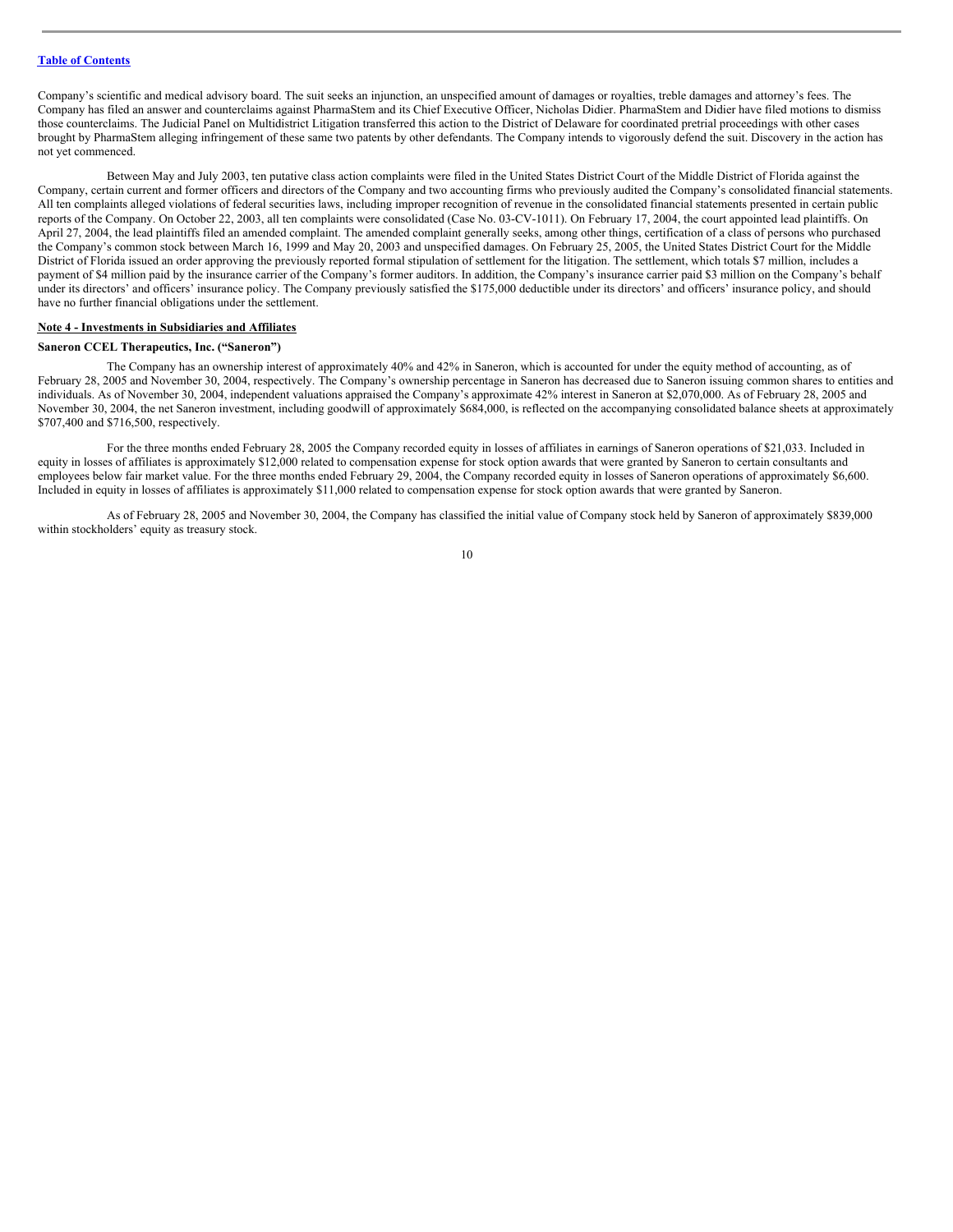#### **Stem Cell Preservation Technologies, Inc.**

On January 29, 2004, CRYO-CELL announced the decision to close SCPT, following the resignation of SCPT's Board of Directors and management. CRYO-CELL concluded that SCPT required significant additional funding to complete the repurchase and to remain in operation, and that SCPT management's restructuring proposals all would have required CRYO-CELL to make significant cash expenditures. CRYO-CELL owned 11,500,000 (86.6%) shares of SCPT. In accordance with SFAS No. 144, the closing of SCPT represents a discontinued operation as of November 30, 2004. CRYO-CELL has recognized 100% of the losses of SCPT in its statements of operations and comprehensive income as discontinued operations during the three months ended February 28, 2005 and February 29, 2004 of approximately \$0 and \$95,000, respectively, of which the minority interest portion is approximately \$0 and \$13,000, respectively.

#### **Note 5 – Stock Options**

The Company accounts for stock options under Accounting Principles Board Opinion No. 25 ("APB No. 25"), under which no compensation expense has been recognized as permitted by SFAS No. 123, *Accounting for Stock-Based Compensation*, ("SFAS No. 123"). The Company has adopted the disclosure requirements of SFAS No. 148, "Accounting for Stock-Based Compensation-Transition and Disclosure" ("SFAS No. 148"). Certain stock options have been issued to consultants of the Company and accounted for under SFAS No. 123. The expense recognized for the three months ended February 28, 2005 and February 29, 2004 is \$8,913 and \$3,261, respectively.

Had SFAS No. 123 been implemented, the Corporation's net income per share would have been adjusted to the amounts indicated below for the quarters ended February 28, 2005 and February 29, 2004:

|                                                                               | <b>Three Months Ended</b> |                          |   |                          |
|-------------------------------------------------------------------------------|---------------------------|--------------------------|---|--------------------------|
|                                                                               |                           | <b>February 28, 2005</b> |   | <b>February 29, 2004</b> |
| Net Income, as reported                                                       | S                         | 178,630                  |   | 214,289                  |
| Deduct: Total stock-based employee compensation expense determined under fair |                           |                          |   |                          |
| value based method for all awards                                             |                           | (49, 883)                |   | (142, 165)               |
| Pro forma net income                                                          | S                         | 128,747                  | ъ | 72,124                   |
| Income per share:                                                             |                           |                          |   |                          |
| Basic - as reported                                                           | S                         | .02                      |   | .02                      |
| Diluted - as reported                                                         |                           | .01                      |   | .02                      |
| Basic and diluted-pro forma                                                   | S                         | .01                      |   | .01                      |

#### **Note 6 – Marketable Securities and Other Investments**

The Company has certain investments in marketable securities, which are categorized as marketable securities and other investments on the accompanying balance sheets and accounted for under SFAS No. 115, "Accounting for Certain Debt and Equity Instruments" ("SFAS No. 115"). Marketable securities were \$1,205,045 and \$1,266,909 and at February 28, 2005 and November 30, 2004. In accordance with SFAS No. 115, the Company recorded a gain of approximately \$0 and \$2,958 for the three months ended February 28, 2005 and February 29, 2004, respectively, in conjunction with certain marketable securities. Included within marketable securities and other investments on the accompanying consolidated balance sheets as of February 28, 2005 and November 30, 2004 are certificates of deposits of approximately \$1,087,000 and \$1,087,000 recorded at cost.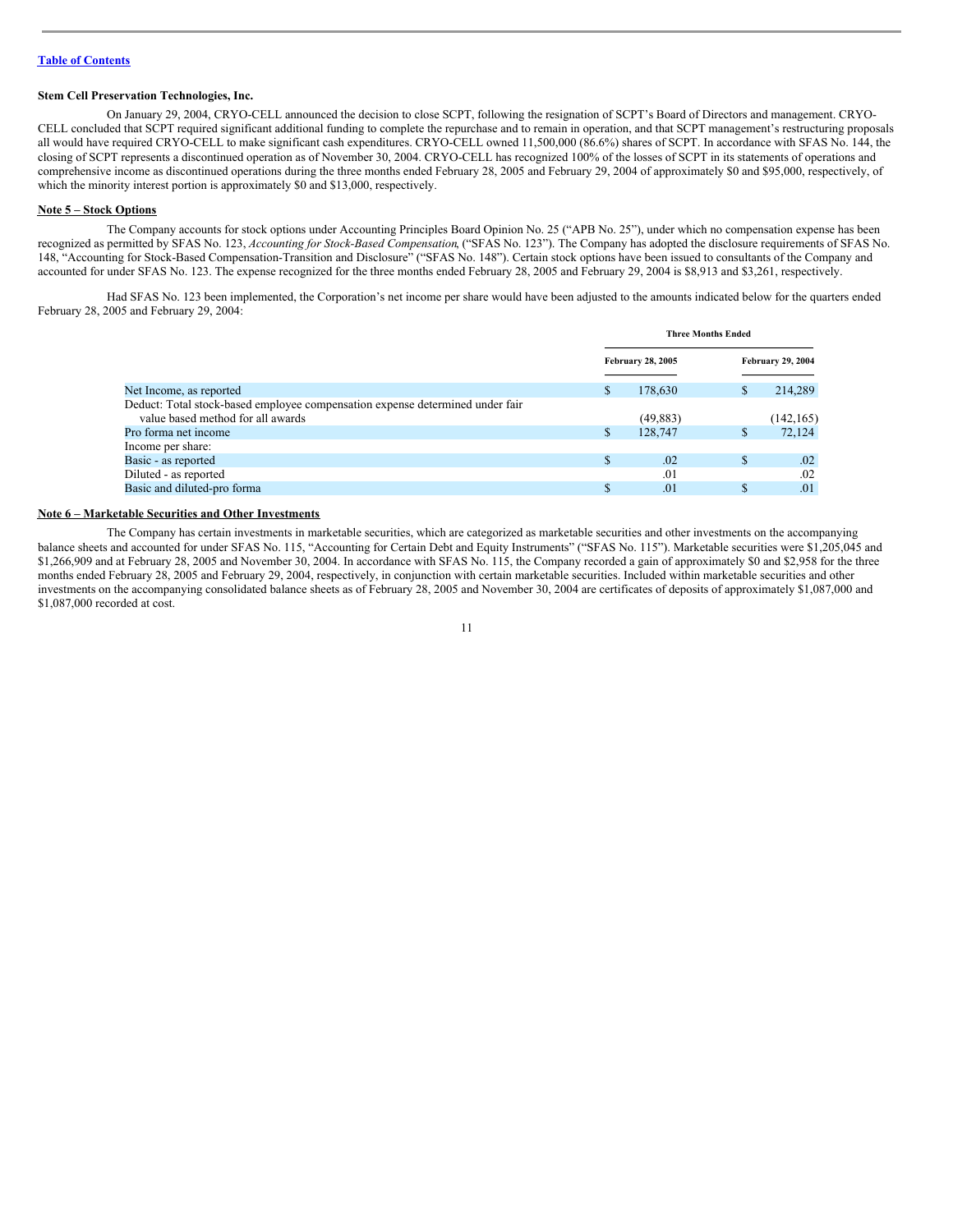#### Other Investments

The Company uses the guidance in SFAS No. 115 as described above, to account for the other investments. The fair value of other investments as of February 28, 2005 and November 30, 2004 was approximately \$118,000 and \$180,000, respectively, and the unrealized holding loss recorded as a component of stockholders equity on other investments was approximately \$98,000 and \$36,000 as of February 28, 2005 and November 30, 2004, respectively.

#### <span id="page-11-0"></span>**Item 2. Management's Discussion and Analysis of Financial Condition and Results of Operations. Overview**

The Company is engaged in cryogenic cellular storage, with a focus on the processing and preservation of umbilical cord (U-Cord ™ ) blood stem cells for autologous/sibling use. During its history, the Company has engaged in a number of other business activities outside of its core business area, such as development of cellular storage systems, development of new business enterprises and international investments. During the past several fiscal years, the Company incurred losses, related in large part to impairment of assets related to these non-core businesses, expenses of these non-core businesses and significant litigation expenses. During fiscal 2003, the Company announced that it would focus on its core business of marketing the U-Cord<sup>"</sup> storage program and increasing the number of customers enrolled, with an emphasis in the U.S. market. Since that time, management has been working to control costs and stabilize the Company's business by continuing to resolve the disputes facing the Company and by directing resources to the core business.

In the first quarter of 2005, the Company increased its revenues by 27% over the level in the 2004 period and achieved net income of approximately \$179,000, compared to \$214,000 in the 2004 period. Net storage revenues increased because of an increase in the customer base and the effects of two price increases during 2003 and one price increase during the third quarter of 2004 for newly enrolled customers. The Company continued to be profitable mainly because the increase in revenue due to the increase in the customer base and the 2004 price increase partially offset the increases in cost of sales and marketing, general, and administrative expenses. The significant increase in these expenses resulted mainly from costs to enhance existing production procedures and quality systems in the processing of cord blood specimens at the Company's new state-ofthe-art, current Good Manufacturing Practice and Good Tissue Practice (cGMP/cGTP)-compliant facility in Oldsmar, Florida. The Company also deployed a new customer database, new network infrastructure and implemented plans to expand sales and marketing initiatives, which increased expenses.

At February 28, 2005, the Company had cash and cash equivalents of approximately \$5,114,000 and marketable securities and other investments of approximately \$1,205,000. The Company's cash increased by approximately \$377,000 during the quarter, as a result of its cash flow from operations and the proceeds from the exercise of stock options. As of April 5, 2005, the Company maintains no indebtedness.

#### **Discontinued Operations**

Discontinued operations consisted of SCPT, CRYO-CELL's subsidiary that was closed in 2004. See Note 4 to the Consolidated Financial Statements. In accordance with SFAS No. 144, the closing of SCPT represents a discontinued operation as of November 30, 2004. Through November 30, 2002, aggregate losses attributable to the minority interest exceeded the minority's interest in the equity capital of SCPT. As a result, minority interest on the balance sheet as of February 28, 2005 and November 30, 2004 is reflected at \$0, and CRYO-CELL has recognized 100% of the losses of SCPT in its statements of operations and comprehensive income as discontinued operations during the three months ended February 28, 2005 and February 29, 2004 of approximately \$0 and \$95,000, respectively, of which the minority interest portion is approximately \$0 and \$13,000, respectively.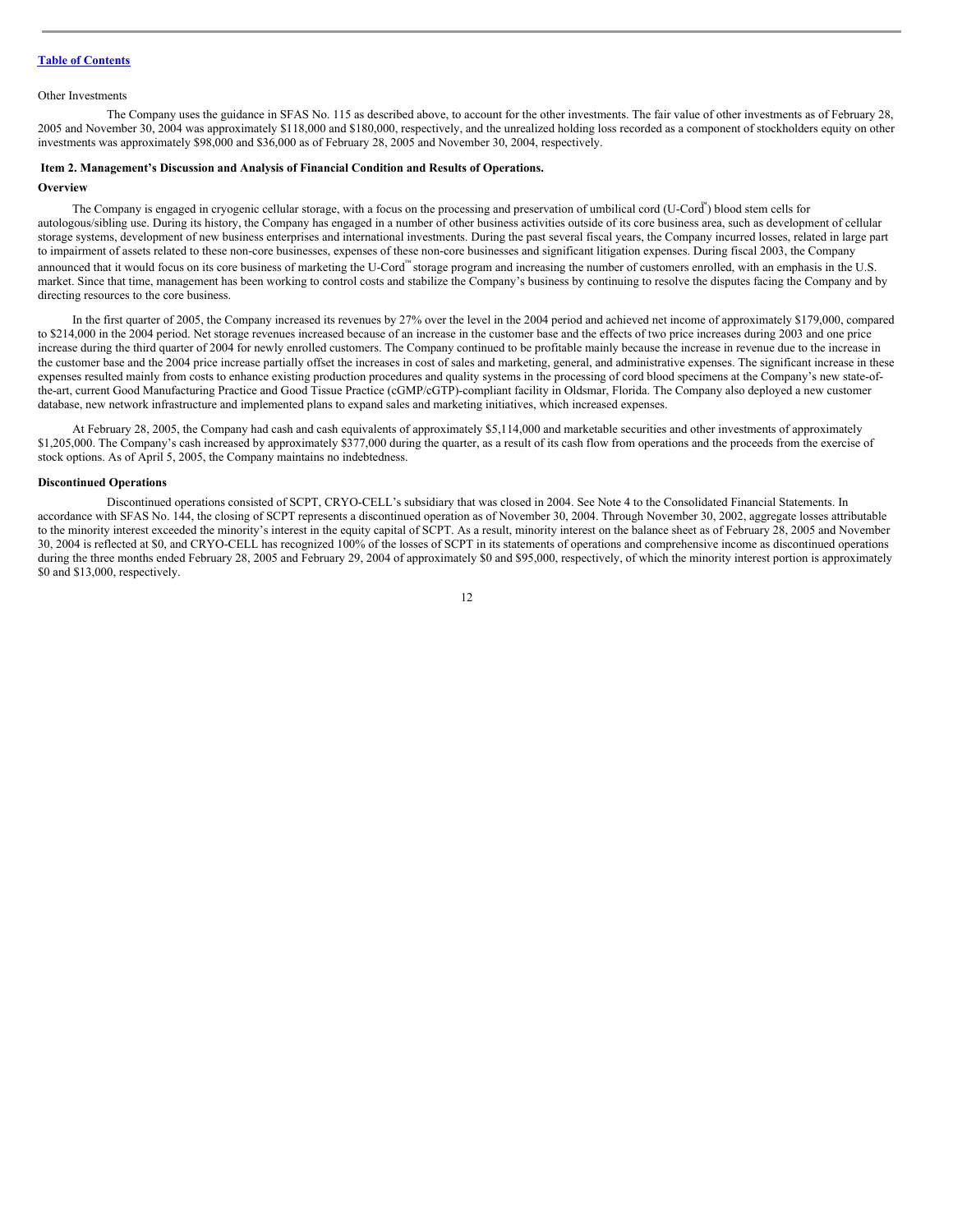#### **Results of Operations**

*Revenues.* Revenues for the three months ended February 28, 2005 were \$3,268,359 as compared to \$2,577,810 for the same period in 2004, representing a 27% increase. The increase is primarily attributable to the effects of successfully implemented price increases during 2003 and 2004 for newly enrolling clients, as well as the overall increase in customer base over the prior year, which led to a significant increase in storage revenues. During 2004, the Company implemented a price increase affecting its enrollment, processing and testing fees ('Initial Fee'). These price increases began to have a positive impact on revenues and gross profits in the third quarter 2003 and has continued through the first quarter of 2005.

Cost of Sales. Cost of sales for the three months ended February 28, 2005 was \$850,131 as compared to \$625,152 for the same period in 2004, representing a 36% increase. Cost of sales were 26% of revenues for the three months ended February 28, 2005 compared with 24% for the three months ended February 29, 2004. Cost of sales as a percentage of revenue increased slightly due to an increase in cord blood collection reimbursements and various sales promotions. Cost of sales includes wages and supplies associated with new process enhancements to the existing production procedures and quality systems in the processing of cord blood specimens at the Company's facility in Oldsmar, Florida and the costs associated with storage of specimens at the Safti-Cell facility (a related party as of February 29, 2004) in Arizona. In 2005, the Company expects to implement a new processing methodology in accordance with emerging requirements of the American Association of Blood Banks (AABB). The new process will utilize closed-system bags rather than vial storage. In view of this anticipated transition to a new processing methodology, as well as, the enhanced level of security designed in the Company's new facility, the Company expects that sometime in 2005, it will discontinue offering the dual storage service to new customers.

*Marketing, General and Administrative Expenses.* Marketing, general and administrative expenses during the three months ended February 28, 2005 were \$2,030,703 as compared to \$1,541,837 for the three months ended February 29, 2004 representing a 32% increase. The increase was largely attributable to an increase in salaries and wages, consulting fees related to the deployment of a new customer database and a new network infrastructure, and the implementation of the Company's plans to expand its sales and marketing initiatives including increased consumer advertising. Marketing, general and administrative expenses were 62% of revenues for the three months ended February 28, 2005 compared to 60% for the three months ended February 29, 2004. Marketing, general and administrative expenses increased slightly as a percentage of revenue due to the aforementioned increases, which were largely offset by the increase in revenue. Professional fees decreased approximately \$188,000 for the three months ended February 28, 2005 compared to the same period in fiscal 2004. The decrease is due to a reduction in the Company's legal proceedings. The Company cannot provide assurance that legal fees will not increase in the foreseeable future. The Company expects an increase in professional fees during the remainder of fiscal 2005 due to costs associated with Sarbanes-Oxley Section 404 compliance.

*Research, Development and Related Engineering Expenses.*Research, development and related engineering expenses for the three months ended February 28, 2005 were \$13,864 as compared to \$37,630 for the three months ended February 29, 2004, a decrease of 63%.

*Interest Expense.* Interest expense for the three months ended February 28, 2005 was \$187,827 as compared to \$176,112 for the same period in 2004. Interest expense is mainly comprised of payments made to the other parties to the Company's RSAs based on the Company's storage revenue. Prior to fiscal 2002, the Company entered into RSAs with individuals and entities for specific geographic areas. The Company's RSAs provide that in exchange for an up-front payment, the Company would share in perpetuity a percentage of its future revenue derived from the annual storage fees charged related to a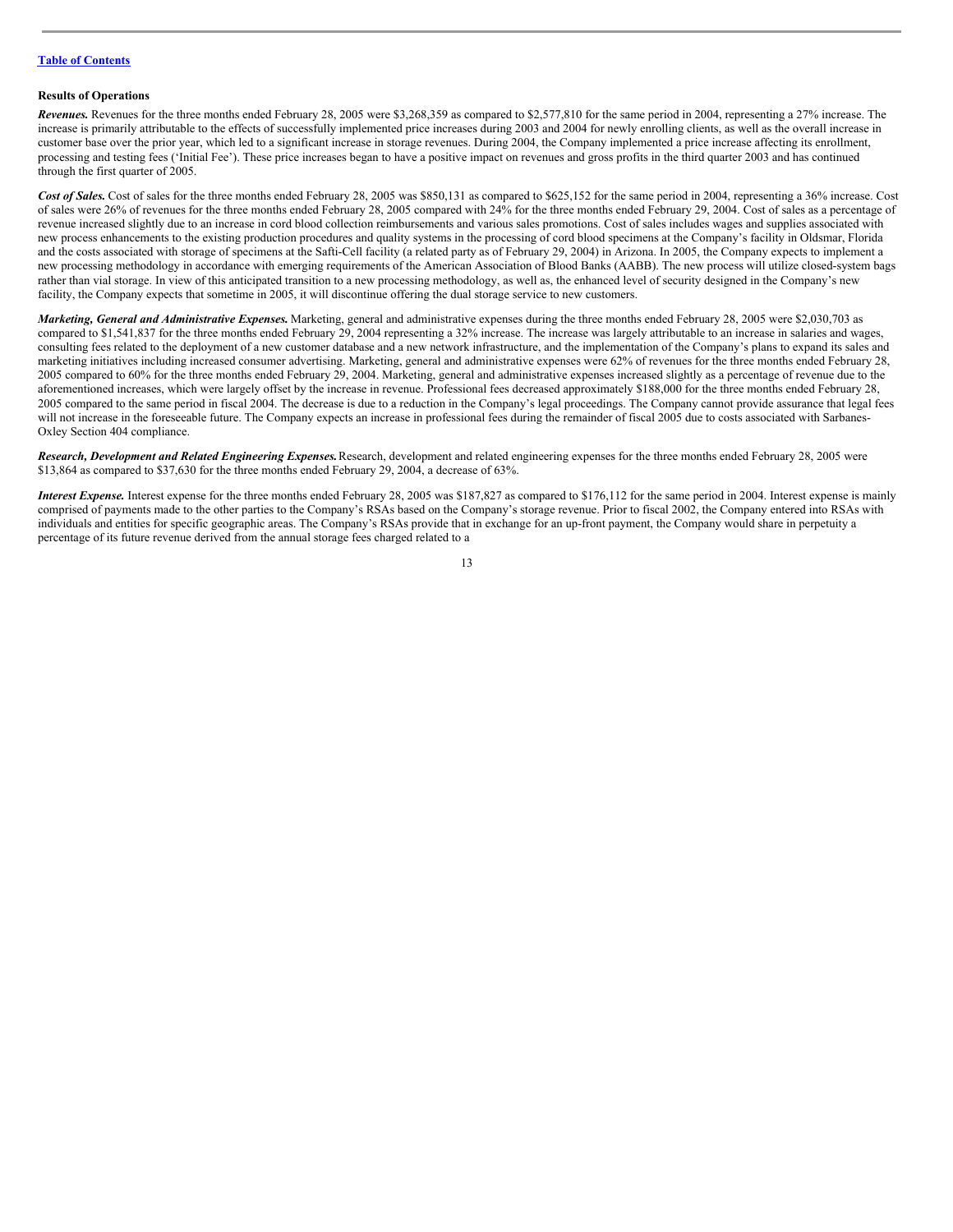certain number of specimens that originated from specific areas. The Company currently has four RSAs covering the following states: New York, Texas, Florida and Illinois (including contiguous states). As the Company receives annual storage fees relating to specimens from these states, the portion of the fees shared with the parties to the RSAs are recognized as interest expense. Also included in interest expense is the amortization of the present value of a deferred consulting agreement in the amount of \$0 and \$21,418 for the three months ended February 28, 2005 and February 29, 2004, respectively. If the Company's revenues continue to increase in areas covered by RSAs, the Company's interest expense related to the RSA payments will also increase.

*Licensee Income.* Licensee income for the three months ended February 28, 2005, was \$104,756 as compared to \$77,235 for the same period in 2004. Other income for these periods was royalty income earned on the subsequent processing and storage of specimens in geographical areas where the Company has license agreements, and from the sale of sub-license agreements by licensees.

Settlement on Insurance Claim. For the three months ended February 29, 2004, the Company received \$135,338 as settlement to an insurance claim for reimbursement of a portion of the legal and settlement fees pertaining to settled lawsuits filed by the Company's former President and Chief Operating Officer.

*Equity in Losses of Affiliates*. Equity in losses of affiliates was \$21,033 for the three months ended February 28, 2005, compared to \$6,613 for the 2004 period. During the three months ended February 28, 2005 and February 29, 2004, the Company recorded approximately \$12,000 and \$11,000, respectively, in equity in losses of affiliates related to compensation expense for stock option awards that were granted by Saneron CCEL Therapeutics, Inc. ("SCTI") to certain consultants and employees below fair market value.

#### **Liquidity and Capital Resources**

Through February 28, 2005, the Company's sources of cash have been from sales of its U-Cord™ program to customers, the sale of license agreements and proceeds from RSAs. Currently, the Company's cash flow is derived primarily from sales relating to its storage services, including the Initial Fee and ongoing storage fees.

At February 28, 2005, the Company had cash and cash equivalents of \$5,114,170 as compared to \$4,737,368 at November 30, 2004. The increase in cash and cash equivalents during the three months ended February 28, 2005 was primarily attributable to the following:

Cash provided by operating activities for the three months ended February 28, 2005 amounted to \$445,864, which was primarily attributable to the Company's operating activities including licensing fees, a price increase, and an increase in recurring revenue from the current client base.

Cash used in investing activities for the three months ended February 28, 2005 amounted to \$222,907, which was primarily attributable to the purchase of approximately \$241,000 of software, furniture, and equipment.

Cash provided by financing activities for the three months ended February 28, 2005 amounted to \$153,845, which consisted solely of proceeds provided by the exercise of stock options.

The Company also has certain investments in marketable securities and certificates of deposit, totaling \$1,205,045 at February 28, 2005.

The Company does not have a line of credit or other type of financing instrument. Capital expenditures for the Company's new facility were funded from cash flow from operations. The Company anticipates making capital expenditures of approximately \$700,000 over the next twelve months.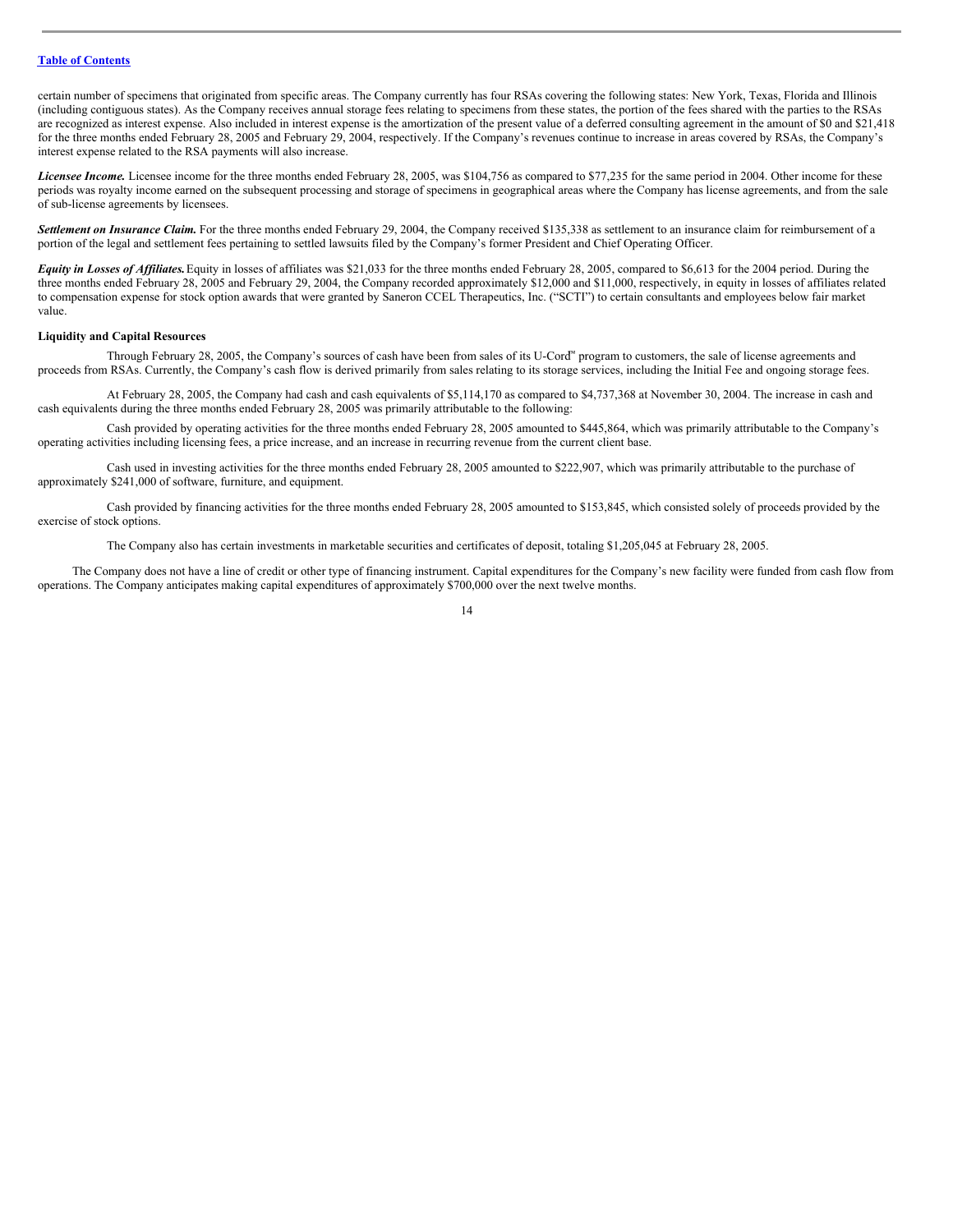The Company anticipates that its cash and cash equivalents, marketable securities and cash flows from operations will be sufficient to fund its operations for at least the next 12 to 18 months. Cash flows from operations will depend primarily upon increasing revenues from sales of its umbilical cord blood cellular storage services and controlling expenses. The Company has attempted to focus its capital resources on its core business of cellular storage services by de-emphasizing certain non-core business activities and through settlement of some of its legal disputes. The adequacy of the Company's cash resources will depend to some extent on its ability to further reduce legal expenses resulting from continuing legal disputes and to minimize the impact of legal settlements or judgments from these disputes.

#### **Critical Accounting Policies**

The preparation of consolidated financial statements and related disclosures in conformity with accounting principles generally accepted in the United States requires estimates and assumptions that affect the reported amounts of assets and liabilities, revenues and expenses and related disclosures of contingent assets and liabilities in the consolidated financial statements and accompanying notes. The SEC has defined a company's critical accounting policies as the ones that are most important to the portrayal of the company's financial condition and results of operations, and which require the company to make its most difficult and subjective judgments, often as a result of the need to make estimates of matters that are inherently uncertain. The Company believes that its estimates and assumptions are reasonable under the circumstances; however, actual results may vary from these estimates and assumptions. We have identified the following critical accounting policies that affect the more significant judgments and estimates used in the preparation of the consolidated financial statements.

#### **Revenue Recognition**

Enrollment fee revenue and the related direct incremental costs associated with these fees are deferred and recognized once the processing of the specimens is completed.

The Company records revenue from processing and storage of specimens. The Company recognizes revenue from processing fees upon completion of processing and cellular storage fees ratably over the contractual storage period. The Company also records revenue from shipping and handling when earned. Shipping and handling costs are expensed and included in cost of sales.

#### **Income Taxes**

Under the asset and liability method of SFAS No. 109 "Accounting for Income Taxes", deferred tax assets and liabilities are recognized for the estimated future tax consequences attributable to differences between financial statement carrying amounts of existing assets and liabilities and their respective tax bases. Deferred tax assets and liabilities are measured using enacted tax rates expected to be recovered or settled. A valuation allowance covering the net deferred tax assets of the Company as of February 28, 2005 and November 30, 2004, has been provided as the Company does not believe it is "more likely than not" that the future income tax benefits will be realized.

#### **Investment in Saneron**

The Company made a significant investment in an entity that is involved in the area of stem cell research. The Company accounts for this investment under the equity method, and at least annually, reviews its investment for possible impairment and, if necessary, adjusts the carrying value of such investment.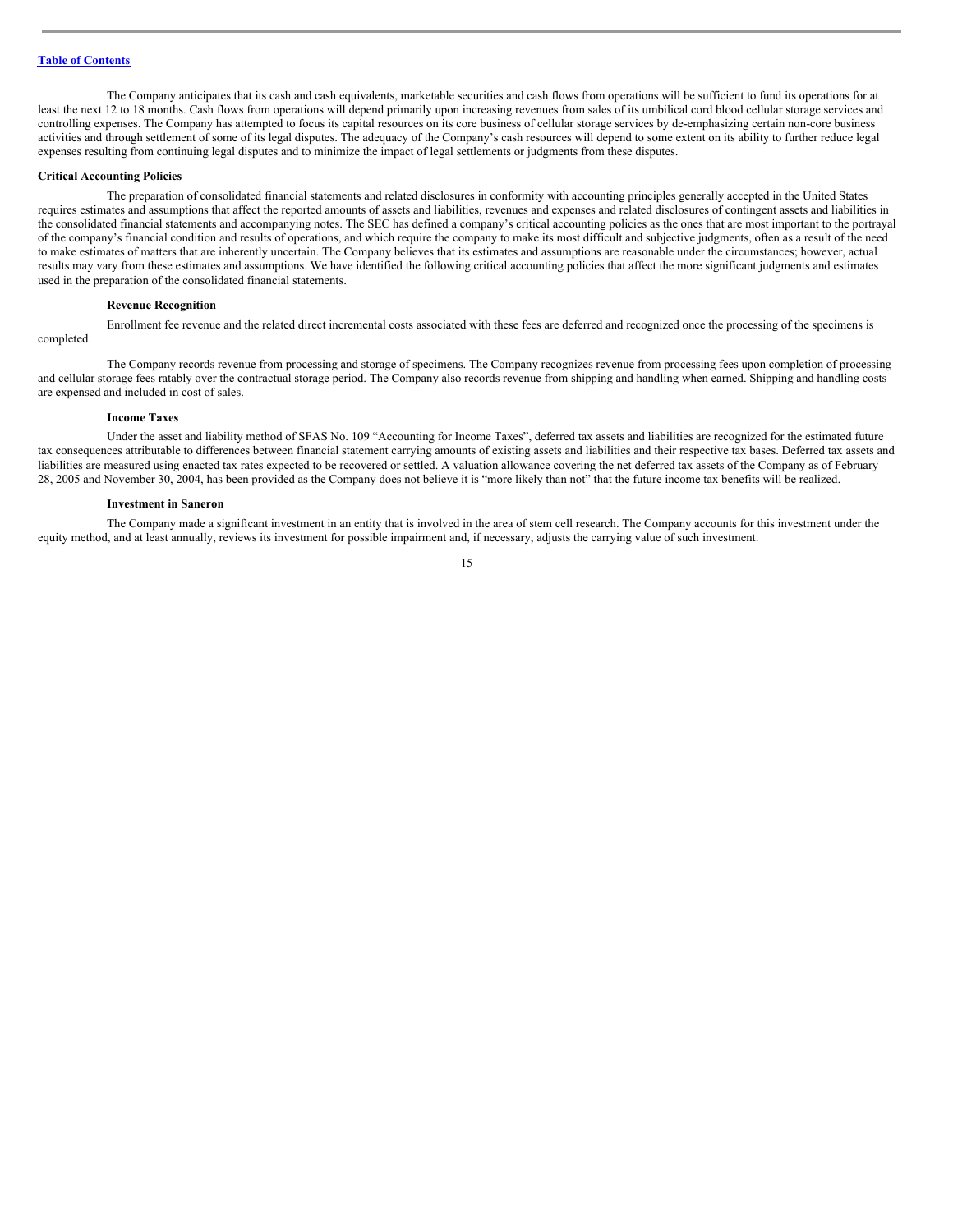#### **Revenue Sharing Agreements**

The Company has entered into Revenue Sharing Agreements ("RSAs") with various parties whereby these parties contracted with the Company for a percentage of future storage revenues the Company generates from clients in specific geographical areas. The parties typically pay the Company a non-refundable up-front fee for the rights to these future payments. The Company had recognized these non-refundable fees as a long-term liability. Given the criteria under which these RSAs are established, cash receipts from these contracts can fluctuate from period to period. The Company periodically, and at least annually, reviews its RSAs receivables for collectibility. All payments made to the other parties to the RSAs are recognized as interest expense. At such time as the total payments can be determined, the Company will commence amortizing these liabilities under the effective interest method.

#### **License and Royalty Agreements**

The Company enters into licensing agreements with certain investors in various international markets in an attempt to capitalize on the Company's technology. The investors typically pay a licensing fee to receive Company marketing programs, technology and know-how in a selected area. The investor may be given a right to sell sublicense agreements as well. As part of the accounting for the up-front license revenue, revenue from the up-front license fee is recognized based on such factors as when the payment is due, collectibility and when all material services or conditions relating to the sale have been substantially performed based on the terms of the agreement.

In addition to the license fee, the Company earns royalties on subsequent processing and storage revenues by the investor in the selected area and a fee on any sub-license agreements that are sold by the investor where applicable. As part of the accounting for royalty revenue, the Company uses estimates and judgments in determining the timing and amount of royalty revenue to recognize. The Company periodically reviews license and royalty receivables for collectibility and, if necessary, will record an expense for an allowance for an uncollectible account.

#### **Marketable Securities and Other Investments**

The Company has certain investments in certificates of deposit, and equity securities, which are categorized as marketable securities and other investments. The Company believes these are conservative investments with a low risk for any loss of principal. The Company regularly assesses its marketable security investments for impairments and adjusts its investment strategy, as it deems appropriate.

#### **Litigation**

The Company is periodically involved in litigation and regulatory proceedings incidental to the conduct of our business and the Company expects that it will be involved in such litigation and regulatory proceedings from time to time. The Company regularly reviews any such litigation and regulatory proceedings for possible adverse outcomes, and provides estimates for the possible liability to the Company from such adverse outcomes, as it considers appropriate.

#### **Deferred Consulting Fees**

The Company entered into a long-term consulting agreement with the founder and prior Chairman and Chief Executive Officer to provide future consulting services to the Company. The Company initially recognized the present value of this agreement as a liability. In August 2004, the Company stopped making payments under the consulting agreement and the liability is currently being renegotiated.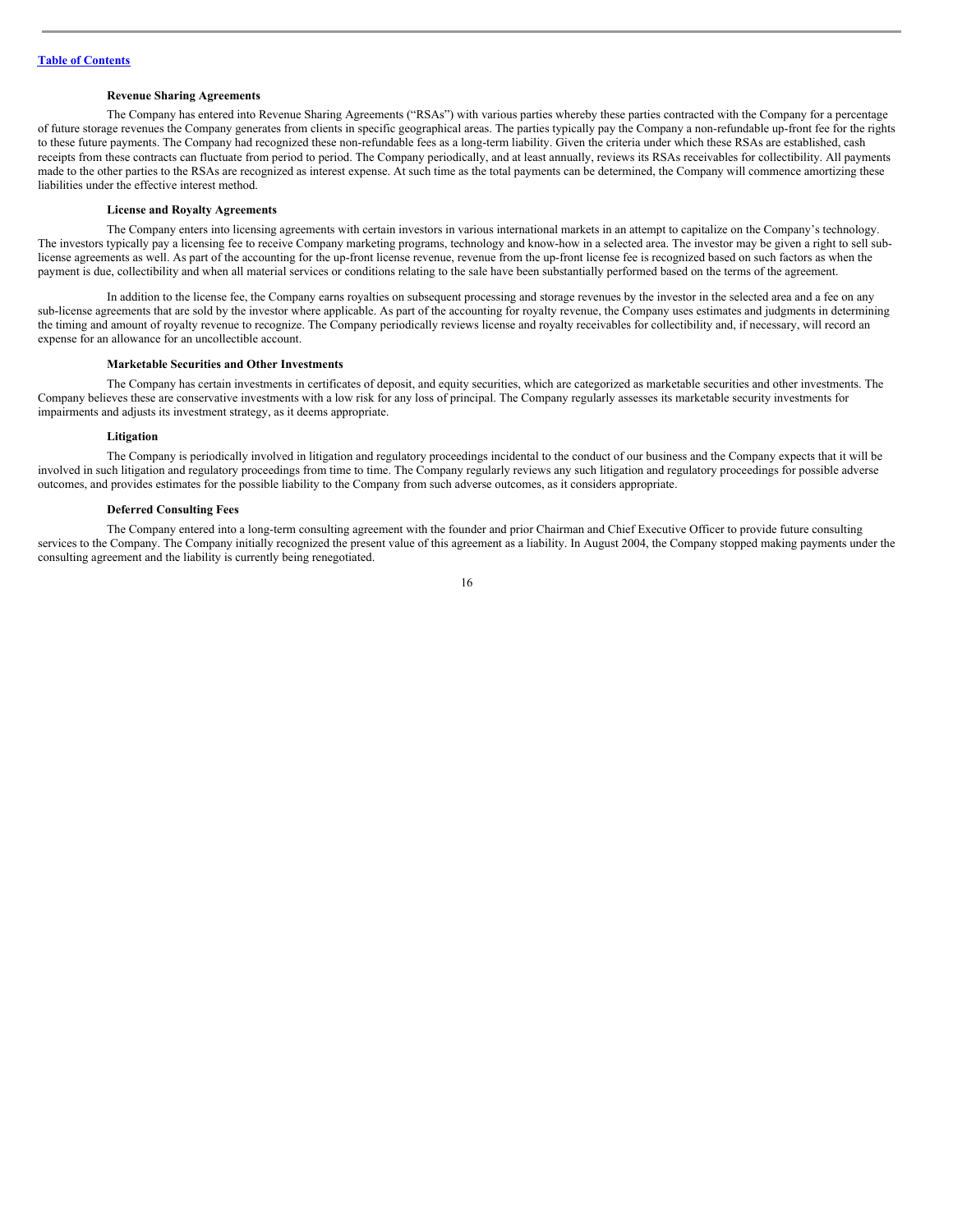#### **Forward Looking Statements**

This Form 10-QSB, press releases and certain information provided periodically in writing or orally by the Company's officers or its agents may contain statements which constitute "forward-looking statements" within the meaning of Section 27A of the Securities Act of 1933, as amended and Section 21E of the Securities Exchange Act of 1934. The terms "CRYO-CELL International, Inc.," "CRYO-CELL" "Company," "we," "our" and "us" refer to CRYO-CELL International, Inc. The words "expect," "believe," "goal," "plan," "intend," "estimate" and similar expressions and variations thereof, if used, are intended to specifically identify forward-looking statements. Those statements appear in a number of places in this Form 10-QSB and in other places, particularly, "Management's Discussion and Analysis of Financial Condition and Results of Operations," and include statements regarding the intent, belief or current expectations of the Company, its directors or its officers with respect to, among other things:

- (i) our future performance and operating results;
- (ii) our future operating plans;
- (iii) our liquidity and capital resources; and
- (iv) our legal proceedings;

Investors and prospective investors are cautioned that any such forward-looking statements are not guarantees of future performance and involve risks and uncertainties, and that actual results may differ materially from those projected in the forward-looking statements as a result of various factors. The factors that might cause such differences include, among others, the following:

- (i) any adverse effect or limitations caused by recent increases in government regulation of stem cell storage facilities;
- (ii) any increased competition in our business;
- (iii) any decrease or slowdown in the number of people seeking to store umbilical cord blood stem cells or decrease in the number of people paying annual storage fees;
- (iv) any adverse impacts on revenue or operating margins due to the costs associated with increased growth in our business, including the possibility of unanticipated costs relating to the operation of our new facility;
- (v) any technological breakthrough that would render the Company's business of stem cell preservation obsolete;
- (vi) any material failure or malfunction in our storage facilities; any natural disaster such as a tornado, other disaster (fire) or act of terrorism that adversely affects stored specimens; the costs associated with defending or prosecuting litigation matters and any material adverse result for such matters;
- (vii) any decreases in asset valuations; any continued negative effect from adverse publicity in the past year regarding the Company's business operations;
- (viii) any negative consequences resulting from deriving, shipping and storing specimens at a second location;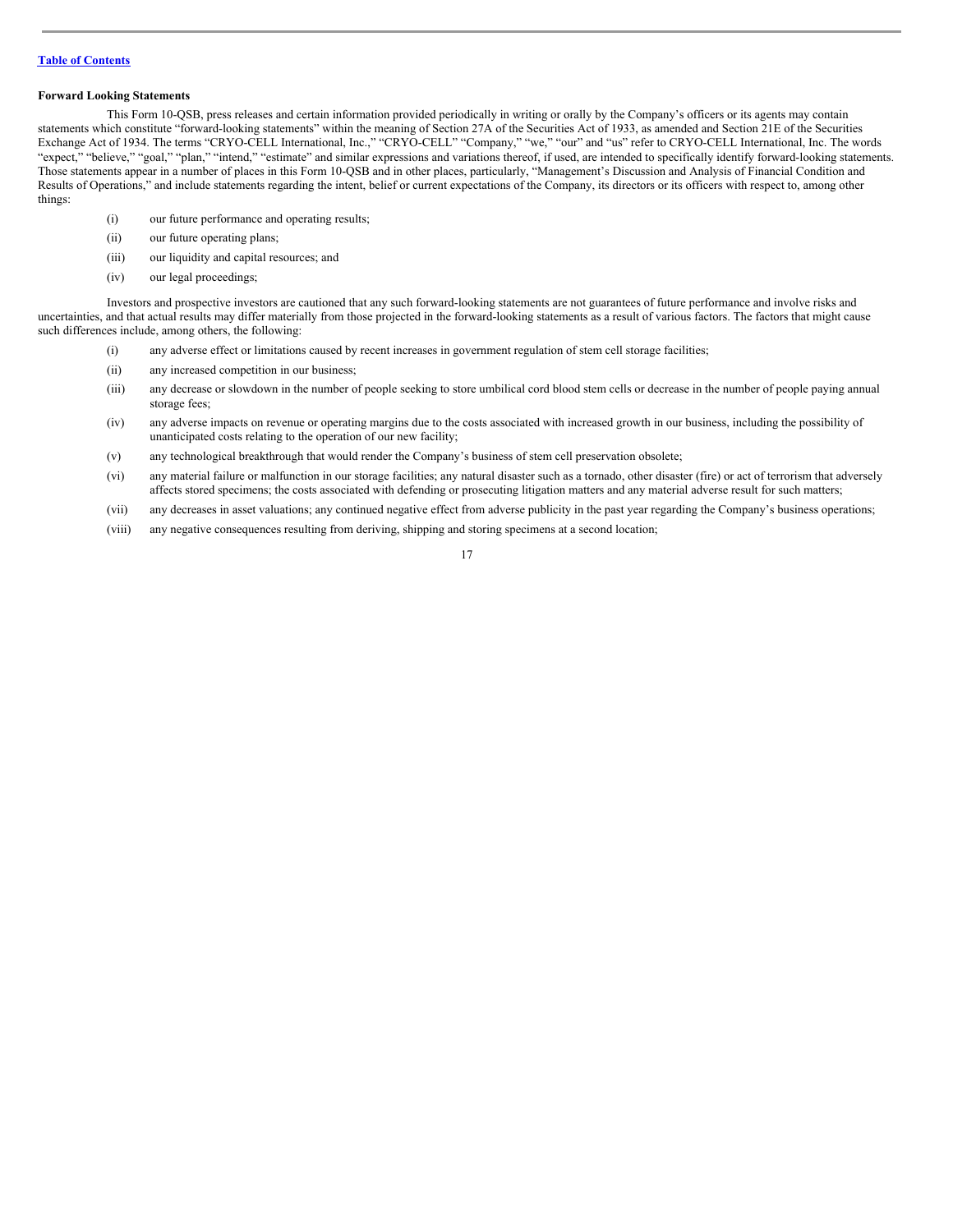- (ix) any negative effect from the filed class action shareholder lawsuits; and
- (x) other risks and uncertainties.

We undertake no obligation to publicly update or revise the forward-looking statements made in this Form 10-QSB to reflect events or circumstances after the date of this Form 10-QSB or to reflect the occurrence of unanticipated events.

Readers are cautioned not to place undue reliance on these forward-looking statements, which reflect management's analysis only as of the date hereof. CRYO-CELL International, Inc. (the "Company") undertakes no obligation to publicly revise these forward-looking statements to reflect events or circumstances that arise after the date hereof. Readers should carefully review the risk factors described in other documents the Company files from time to time with the Securities and Exchange Commission, including the Annual Report on Form 10-KSB filed by the Company and any Current Reports on Form 8-K filed by the Company.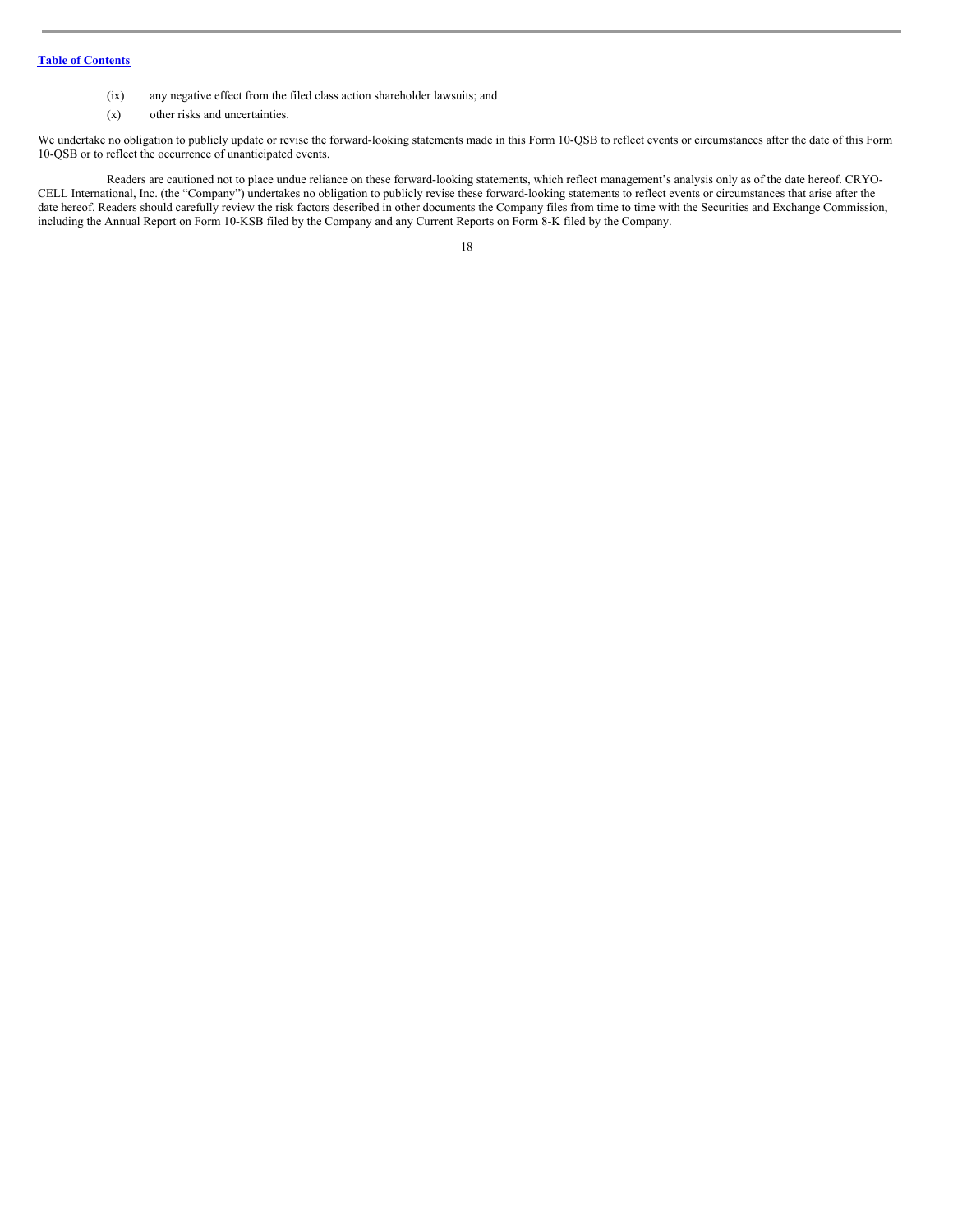#### <span id="page-18-0"></span>**Item 3. Controls and Procedures**

#### **Evaluation of Disclosure Controls and Procedures**

Based on their most recent review, as of the end of the period covered by this report, the Company's principal executive officer and principal financial officer have concluded that the Company's disclosure controls and procedures are effective to ensure that information required to be disclosed by the Company in the reports that it files or submits under the Securities Exchange Act of 1934, as amended, is accumulated and communicated to the Company's management, including its principal executive officer and principal financial officer, as appropriate to allow timely decisions regarding required disclosure and are effective to ensure that such information is recorded, processed, summarized and reported within the time periods specified in the SEC's rules and forms. There were no significant changes in the Company's internal controls or in other factors that could significantly affect those controls subsequent to the date of their evaluation.

#### **Limitations on the Effectiveness of Controls**

Our management, including our CEO and CFO, does not expect that our Disclosure Controls and internal controls will prevent all error and all fraud. A control system, no matter how well conceived and operated, can provide only reasonable, not absolute, assurance that the objectives of the control system are met. Further, the design of a control system must reflect the fact that there are resource constraints, and the benefits of controls must be considered relative to their costs. Because of the inherent limitations in all control systems, no evaluation of controls can provide absolute assurance that all control issues and instances of fraud, if any, within the company have been detected. These inherent limitations include the realities that judgments in decision-making can be faulty, and that breakdowns can occur because of simple error or mistake. Additionally, controls can be circumvented by the individual acts of some persons, by collusion of two or more people, or by management or board override of the control.

The design of any system of controls also is based in part upon certain assumptions about the likelihood of future events, and there can be no assurance that any design will succeed in achieving its stated goals under all potential future conditions; over time, control may become inadequate because of changes in conditions, or the degree of compliance with the policies or procedures may deteriorate. Because of the inherent limitations in a cost-effective control system, misstatements due to error or fraud may occur and not be detected.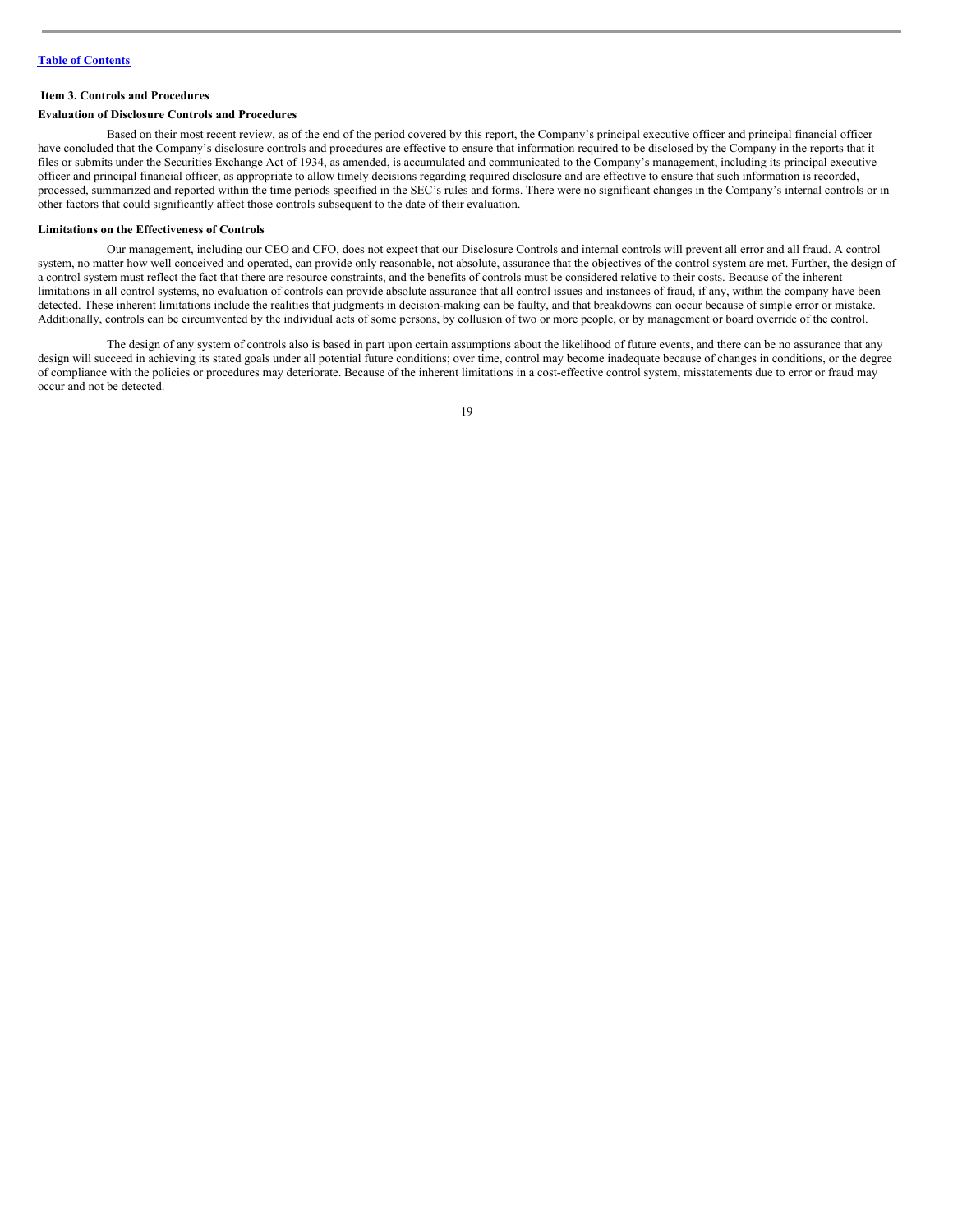## <span id="page-19-0"></span>**PART II - OTHER INFORMATION**

## <span id="page-19-1"></span>**ITEM 1. LEGAL PROCEEDINGS**

Incorporated by reference to Part I. Financial Statements-Notes to Condensed Consolidated Financial Statements – Note 3.

### <span id="page-19-2"></span>**ITEM 2. UNREGISTERED SALES OF EQUITY SECURITIES AND USE OF PROCEEDS**

None.

### <span id="page-19-3"></span>**ITEM 3. DEFAULTS UPON SENIOR SECURITIES**

None.

## <span id="page-19-4"></span>**ITEM 4. SUBMISSION OF MATTERS TO A VOTE OF SECURITY HOLDERS**

None.

## <span id="page-19-5"></span>**ITEM 5. OTHER INFORMATION**

None.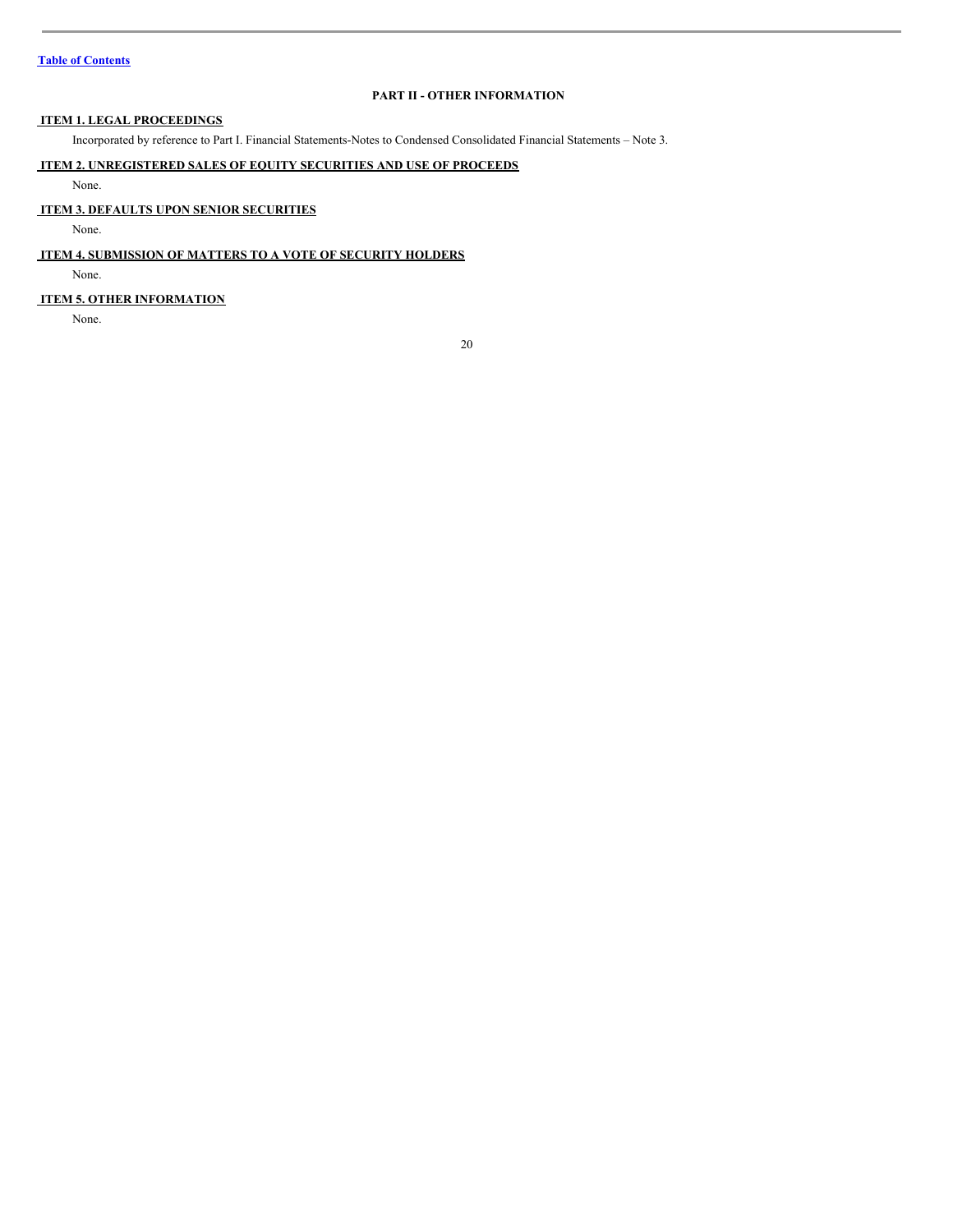## <span id="page-20-0"></span>**ITEM 6. EXHIBITS AND REPORTS ON FORM 8-K**

- (a) Exhibits
	- 31.1 Certification of CEO Pursuant to Section 302 of the Sarbanes-Oxley Act of 2002.
	- 31.2 Certification of CFO Pursuant to Section 302 of the Sarbanes-Oxley Act of 2002.
	- 32.1 Certification Pursuant to 18 U.S.C. Section 1350, as Adopted Pursuant to Section 906 of the Sarbanes-Oxley Act of 2002.
- (b) Reports on Form 8-K.

Form 8-K filed on March 4, 2005, reporting under Item 7.01 the approval of the previously reported formal stipulation of settlement for the ten putative class action complaints that were filed in the United States District Court of the Middle District of Florida against the Company, certain current and former officers and directors of the Company and two accounting firms who previously audited the Company's consolidated financial statements..

Form 8-K filed on April 5, 2005, reporting under Items 7 and 12 the results of operations and financial conditions for the three months ended February 28, 2005.

| ł |  |
|---|--|
|   |  |
|   |  |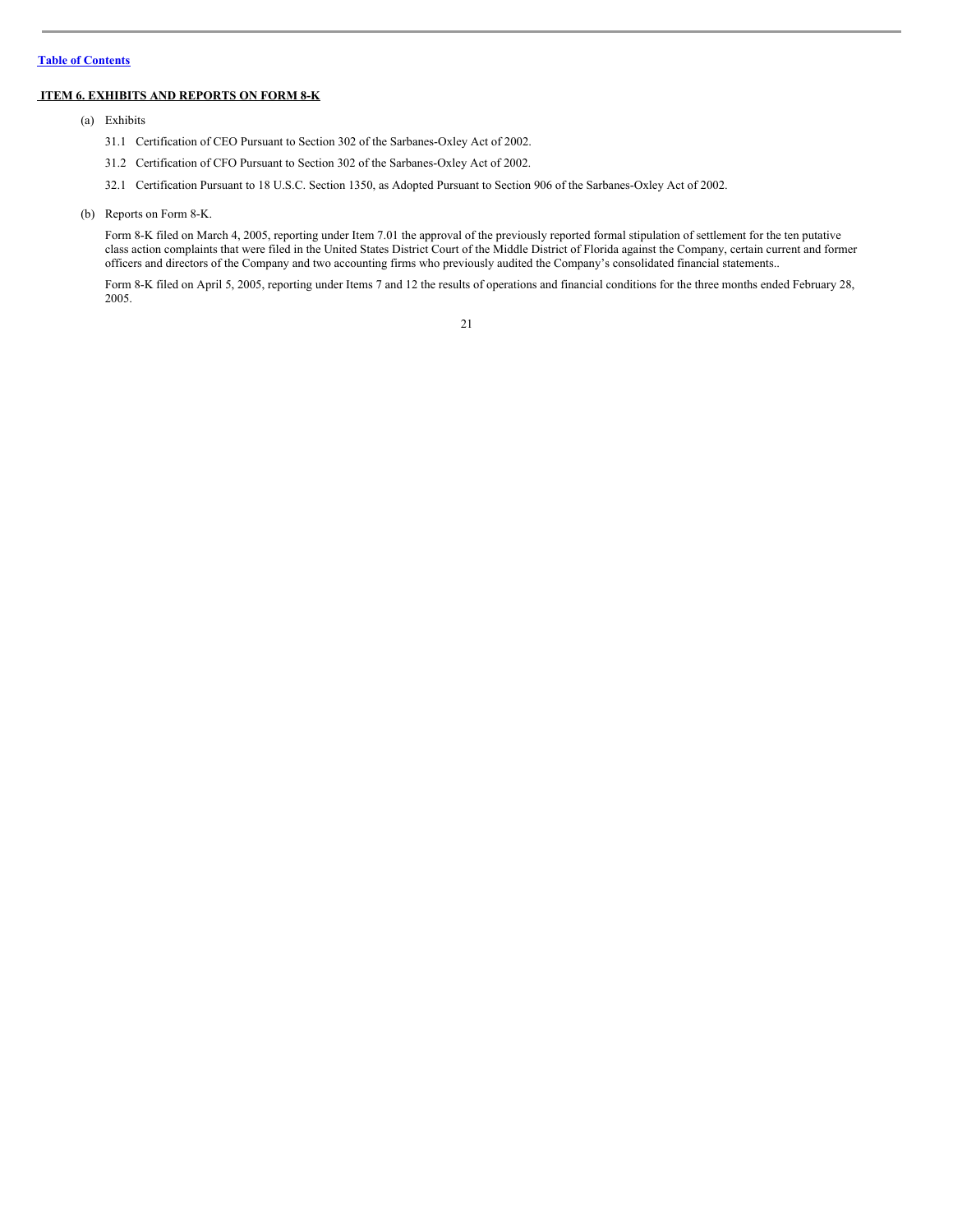#### <span id="page-21-0"></span>**SIGNATURES**

Pursuant to the requirements of the Securities Exchange Act of 1934, the Registrant has duly caused this report to be signed on its behalf by the undersigned thereunto duly authorized.

CRYO-CELL INTERNATIONAL, INC.

/s/ MERCEDES WALTON

Mercedes Walton Interim Chief Executive Officer

CRYO-CELL International, Inc.

/s/ JILL TAYMANS

Jill M. Taymans Vice President, Finance

Date: April 5, 2005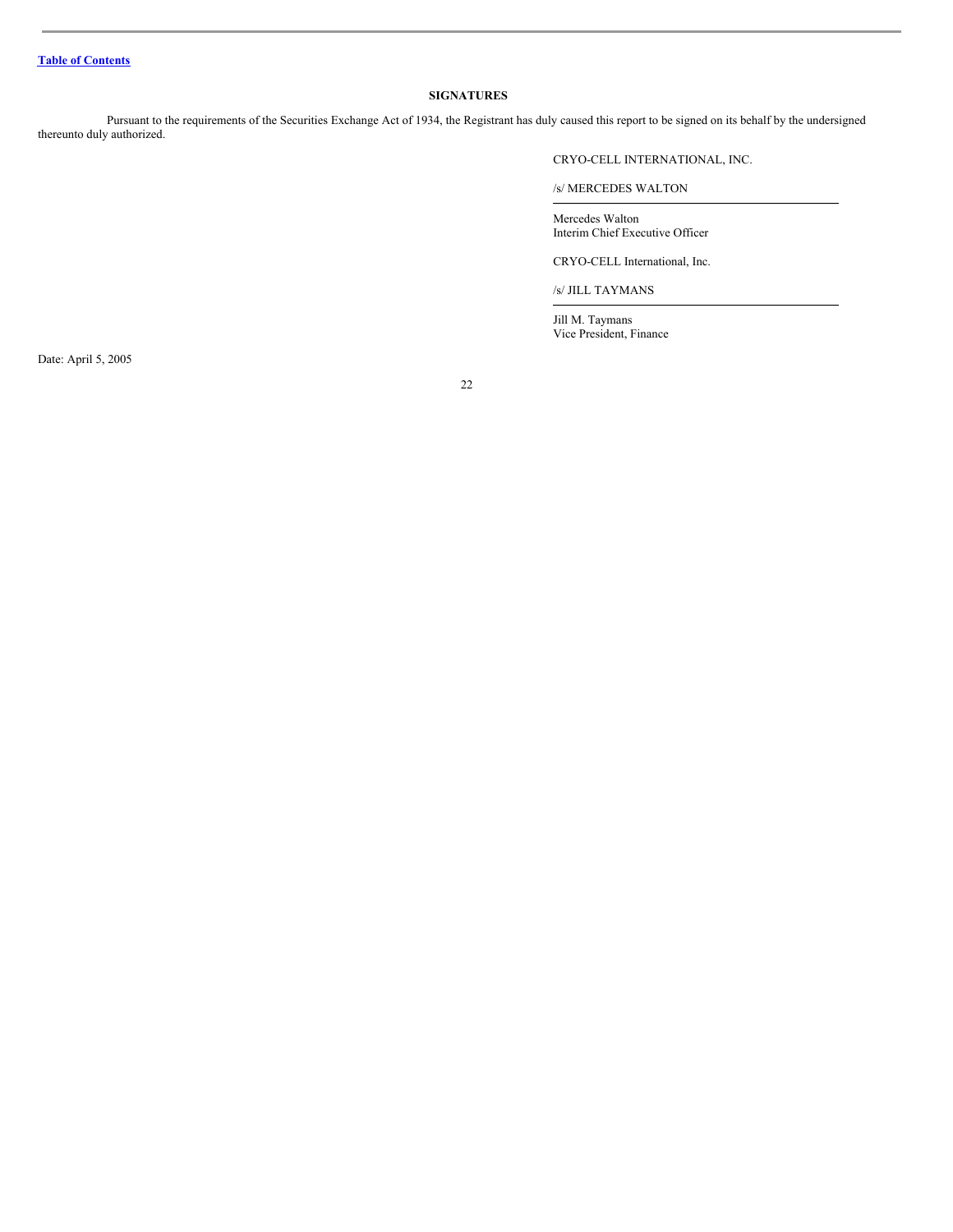#### CERTIFICATION OF CHIEF EXECUTIVE OFFICER

I, Mercedes Walton, certify that:

- 1. I have reviewed this quarterly report on Form 10-QSB of CRYO-CELL International, Inc. (the "Registrant");
- 2. Based on my knowledge, this report does not contain any untrue statement of a material fact or omit to state a material fact necessary to make the statements made, in light of the circumstances under which such statements were made, not misleading with respect to the period covered by this report;
- 3. Based on my knowledge, the financial statements, and other financial information included in this report, fairly present in all material respects the financial condition, results of operations and cash flows of the registrant as of, and for, the periods presented in this report;
- 4. The Registrant's other certifying officer(s) and I are responsible for establishing and maintaining disclosure controls and procedures (as defined in Exchange Act Rules 13a-15(e) and 15d-15(e)) for the Registrant and have:

(a) Designed such disclosure controls and procedures, or caused such disclosure controls and procedures to be designed under our supervision, to ensure that material information relating to the Registrant, including its consolidated subsidiaries, is made known to us by others within those entities, particularly during the period in which this quarterly report is being prepared;

(b) Evaluated the effectiveness of the Registrant's disclosure controls and procedures and presented in this report our conclusions about the effectiveness of the disclosure controls and procedures, as of the end of the period covered by this report based on such evaluation; and

(c) disclosed in this report any change in the Registrant's internal control over financial reporting that occurred during the Registrant's most recent fiscal quarter that has materially affected, or is reasonably likely to materially affect, the Registrant's internal control over financial reporting;

5. The Registrant's other certifying officer(s) and I have disclosed, based on our most recent evaluation of internal control over financial reporting, to the Registrant's auditors and the audit committee of the Registrant's board of directors (or persons performing the equivalent functions):

(a) All significant deficiencies and material weaknesses in the design or operation of internal control over financial reporting which are reasonably likely to adversely affect the Registrant's ability to record, process, summarize and report financial information; and

(b) Any fraud, whether or not material, that involves management or other employees who have a significant role in the Registrant's internal control over financial reporting.

Dated: April 5, 2005 /s/ Mercedes Walton

Mercedes Walton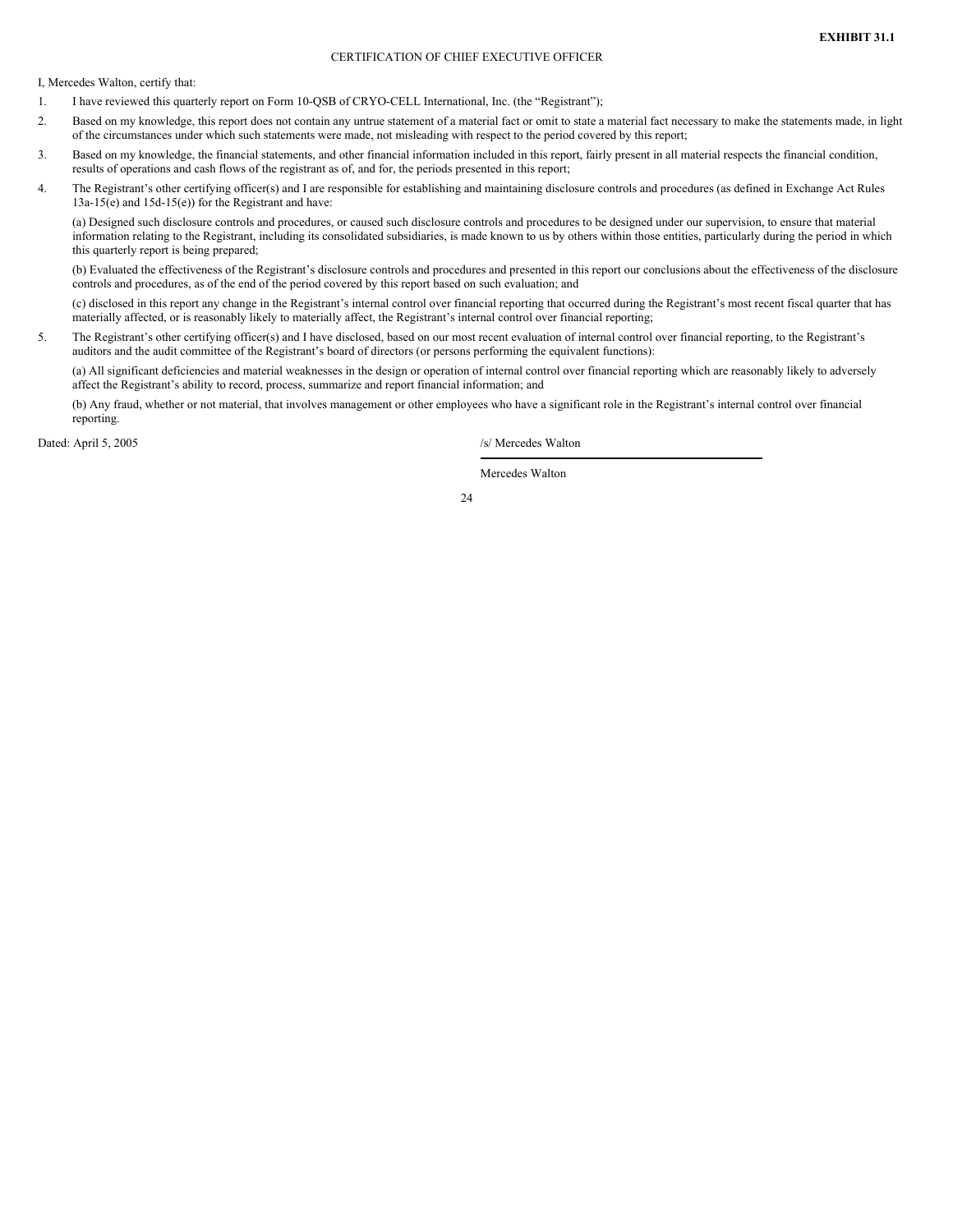#### CERTIFICATION OF CHIEF FINANCIAL OFFICER

I, Jill M. Taymans, certify that:

- 1. I have reviewed this quarterly report on Form 10-QSB of CRYO-CELL International, Inc. (the "Registrant");
- 2. Based on my knowledge, this report does not contain any untrue statement of a material fact or omit to state a material fact necessary to make the statements made, in light of the circumstances under which such statements were made, not misleading with respect to the period covered by this report;
- 3. Based on my knowledge, the financial statements, and other financial information included in this report, fairly present in all material respects the financial condition, results of operations and cash flows of the registrant as of, and for, the periods presented in this report;
- 4. The Registrant's other certifying officer(s) and I are responsible for establishing and maintaining disclosure controls and procedures (as defined in Exchange Act Rules 13a-15(e) and 15d-15(e)) for the Registrant and have:

(a) Designed such disclosure controls and procedures, or caused such disclosure controls and procedures to be designed under our supervision, to ensure that material information relating to the Registrant, including its consolidated subsidiaries, is made known to us by others within those entities, particularly during the period in which this quarterly report is being prepared;

(b) Evaluated the effectiveness of the Registrant's disclosure controls and procedures and presented in this report our conclusions about the effectiveness of the disclosure controls and procedures, as of the end of the period covered by this report based on such evaluation; and

(c) disclosed in this report any change in the Registrant's internal control over financial reporting that occurred during the Registrant's most recent fiscal quarter that has materially affected, or is reasonably likely to materially affect, the Registrant's internal control over financial reporting;

5. The Registrant's other certifying officer(s) and I have disclosed, based on our most recent evaluation of internal control over financial reporting, to the Registrant's auditors and the audit committee of the Registrant's board of directors (or persons performing the equivalent functions):

(a) All significant deficiencies and material weaknesses in the design or operation of internal control over financial reporting which are reasonably likely to adversely affect the Registrant's ability to record, process, summarize and report financial information; and

(b) Any fraud, whether or not material, that involves management or other employees who have a significant role in the Registrant's internal control over financial reporting.

25

Dated: April 5, 2005 /s/ Jill M. Taymans

Jill M. Taymans